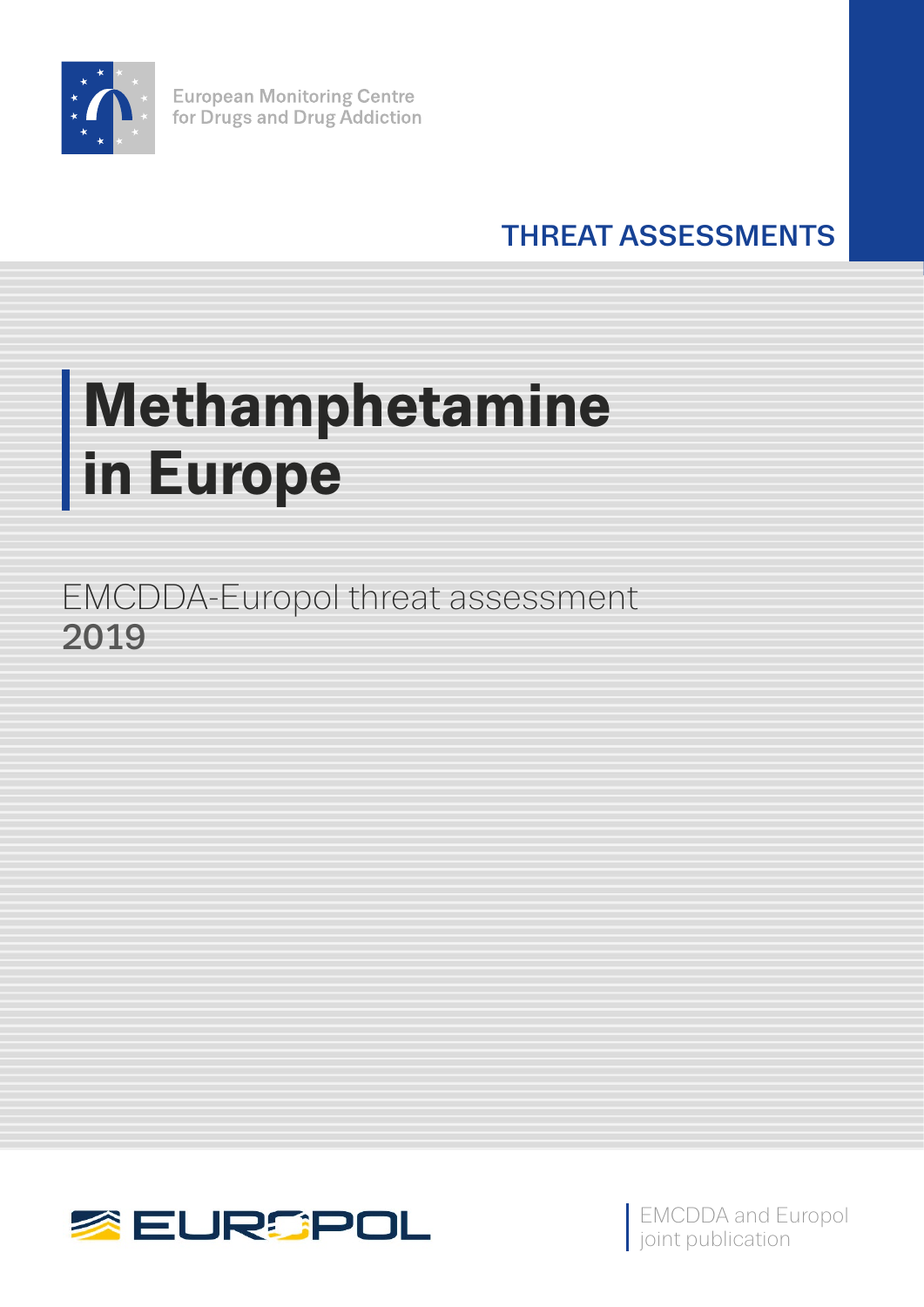## **I Contents**

- **I** Summary
- **I** Key findings
- **I** Introduction
- **I** Historical background
- **I** Consumer markets for methamphetamine in Europe
- | Methamphetamine production
- **<sup>I</sup>** Trafficking and distribution of methamphetamine and its precursors in Europe
- **I** Organised crime groups
- **I** Conclusion
- **I** References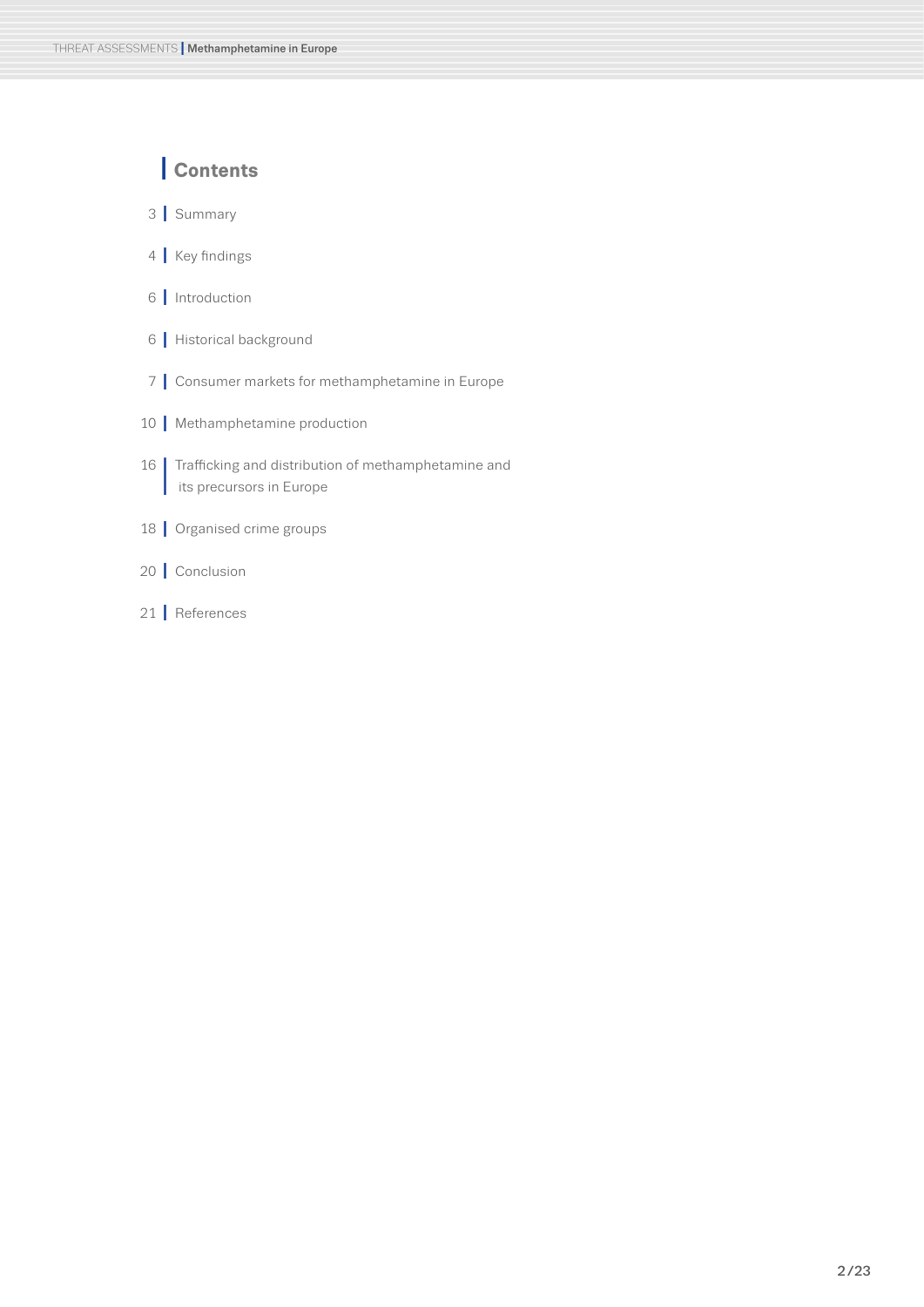### **I Summary**

Currently, the data sources available suggest that overall methamphetamine availability and use in Europe remains relatively low, in comparison with other stimulant drugs. However, when viewed collectively, the data suggest that threats in this area appear to be growing to a point at which they cannot be ignored. Wastewater analysis and other epidemiological data sources suggest some recent methamphetamine diffusion to new markets, with the drug now appearing in some southern European countries and becoming more prominent in parts of central Europe. There is also evidence of large-scale production in Europe for non-European countries, and significant production in some countries bordering the European Union. The increasing presence of Mexican groups involved in large-scale production of smokable crystal methamphetamine in Europe is of particular concern. This could result in increased availability of this drug in the European Union in future. Overall, current developments in the availability of precursor chemicals and in European synthetic drug-production capacity indicate that if demand for this drug increased in Europe, illicit producers would be able to respond quickly. While still relatively low, seizures of methamphetamine, both in terms of numbers and quantities, are increasing: with very large increases in the quantity of methamphetamine seized in Turkey together with reports of methamphetamine production in that country. Many of the indicators on drug use and some indicators of the drug market are ill-adapted to distinguish between amphetamine and methamphetamine. As a result, especially in view of the overall greater part played by amphetamine, they are likely to be insensitive to changes in methamphetamine use in Europe. Currently, the availability of other stimulants on the European drug market appears to be high. However, if this were to change, a threat exists that methamphetamine availability and use could grow rapidly. Given the prominent role played by this drug in the global market for stimulants and its association with both severe acute and chronic health problems, it must be considered one of the priority areas for drug monitoring. In the current environment, where new drug trends can emerge rapidly, contingency planning to improve Europe's preparedness for any future escalation in problems in this area would also be beneficial.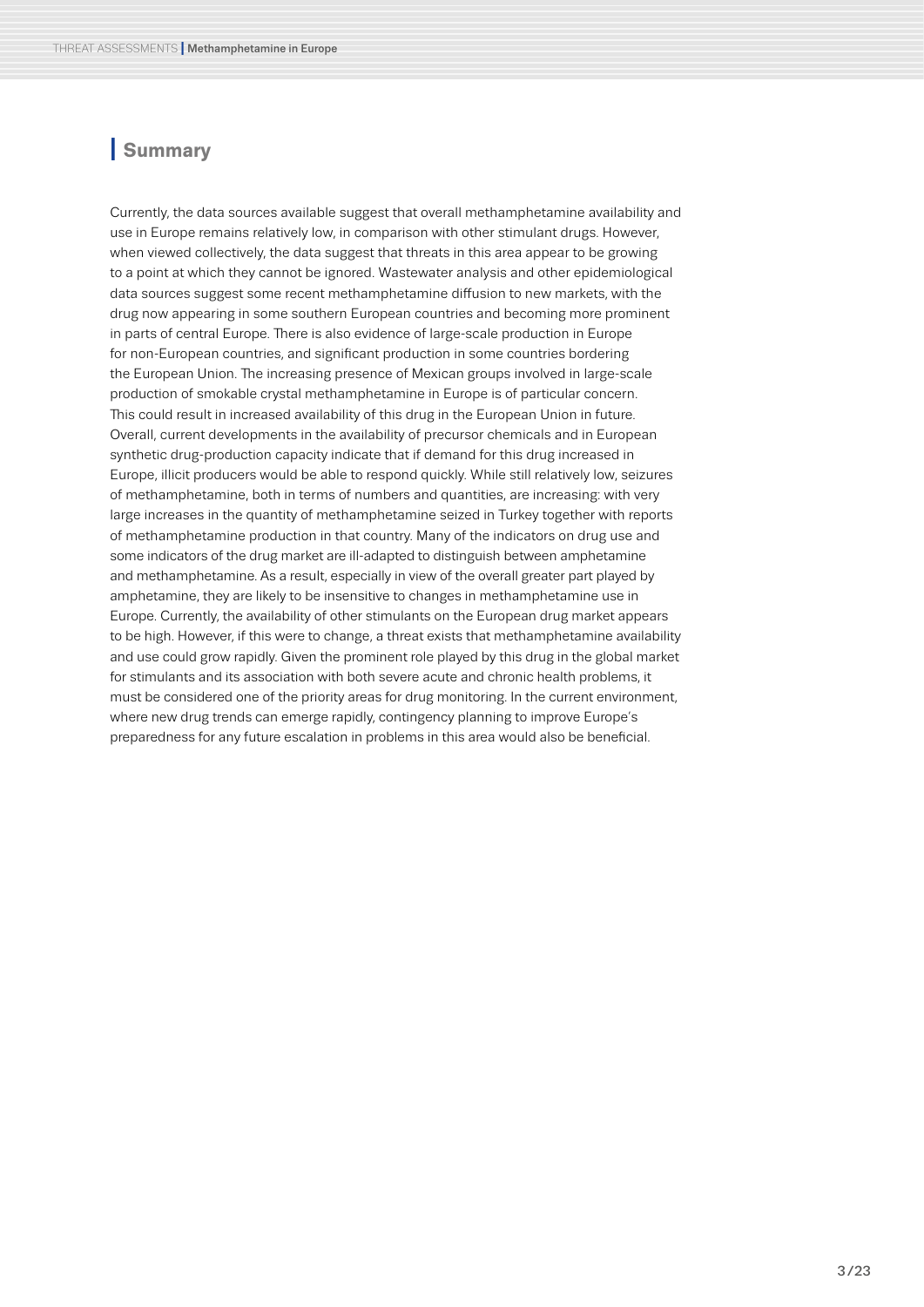## **I Key findings**

The market for methamphetamine in the European Union is small compared with the markets for other stimulant drugs, such as cocaine, amphetamine or MDMA, and has been relatively stable over the last 10 years or so. However, recent developments, such as seizures of unusually large amounts of crystal methamphetamine and the dismantling of large-scale production facilities in the European Union in 2019, could indicate that this is changing. The production and consumption of methamphetamine is at present mainly concentrated in a small number of Member States or specific user groups rather than being an EU-wide issue.

Methamphetamine has been a feature of the drug problem in Czechia, Slovakia and Germany, as well as some Nordic countries, for a number of years. More recently, some other countries, including France, Spain and Turkey, have recorded notable increases in the number of seizures or quantities of methamphetamine seized. However, the majority of EU countries appear to have experienced only marginal or small increases in the availability of methamphetamine over the last years, reflected in seizures data.

Like many other drugs, methamphetamine is also available to consumers on darknet markets. The sale of methamphetamine on these marketplaces appears to have increased the amount of methamphetamine trafficked via post and parcel services within or via the European Union. However, the distribution of methamphetamine by EU-based vendors or to customers in the European Union remains limited compared with other substances available on these platforms.

Large quantities of methamphetamine have been seized in Turkey since the mid-2000s and Turkey now seizes more methamphetamine annually than all EU countries combined. This is likely a result of the smuggling of the drug from Iran, a major methamphetamine producer, into Turkey for export to Asian markets. However, there is also some methamphetamine manufacturing and consumption in Turkey, which should be closely monitored.

The main drug precursors used for the production of methamphetamine are ephedrine or pseudoephedrine and BMK. BMK is produced within the European Union from alternative chemicals, such as APAAN (alpha-phenylacetoacetonitrile), APAA (alphaphenylacetoacetamide) and MAPA, which are imported from Asia, particularly China.

Most of the methamphetamine sold in the European Union is produced in the European Union. Czechia is a centre for the production of the more potent *d*-isomer of methamphetamine (the type used for making smokable 'crystal meth'), which is produced in small-scale illicit laboratories from medicinal products containing pseudoephedrine. Of the 300 illicit methamphetamine laboratories reported in the European Union in 2017, a total of 264 were found in Czechia. Member States surrounding Czechia including Austria, Germany, Poland and Slovakia have also dismantled small-scale illicit methamphetamine laboratories, but in much smaller numbers.

Organised crime groups (OCGs) are involved in the medium- to large-scale production of methamphetamine in Czechia, the Netherlands and, potentially, on a smaller scale in the Baltic area.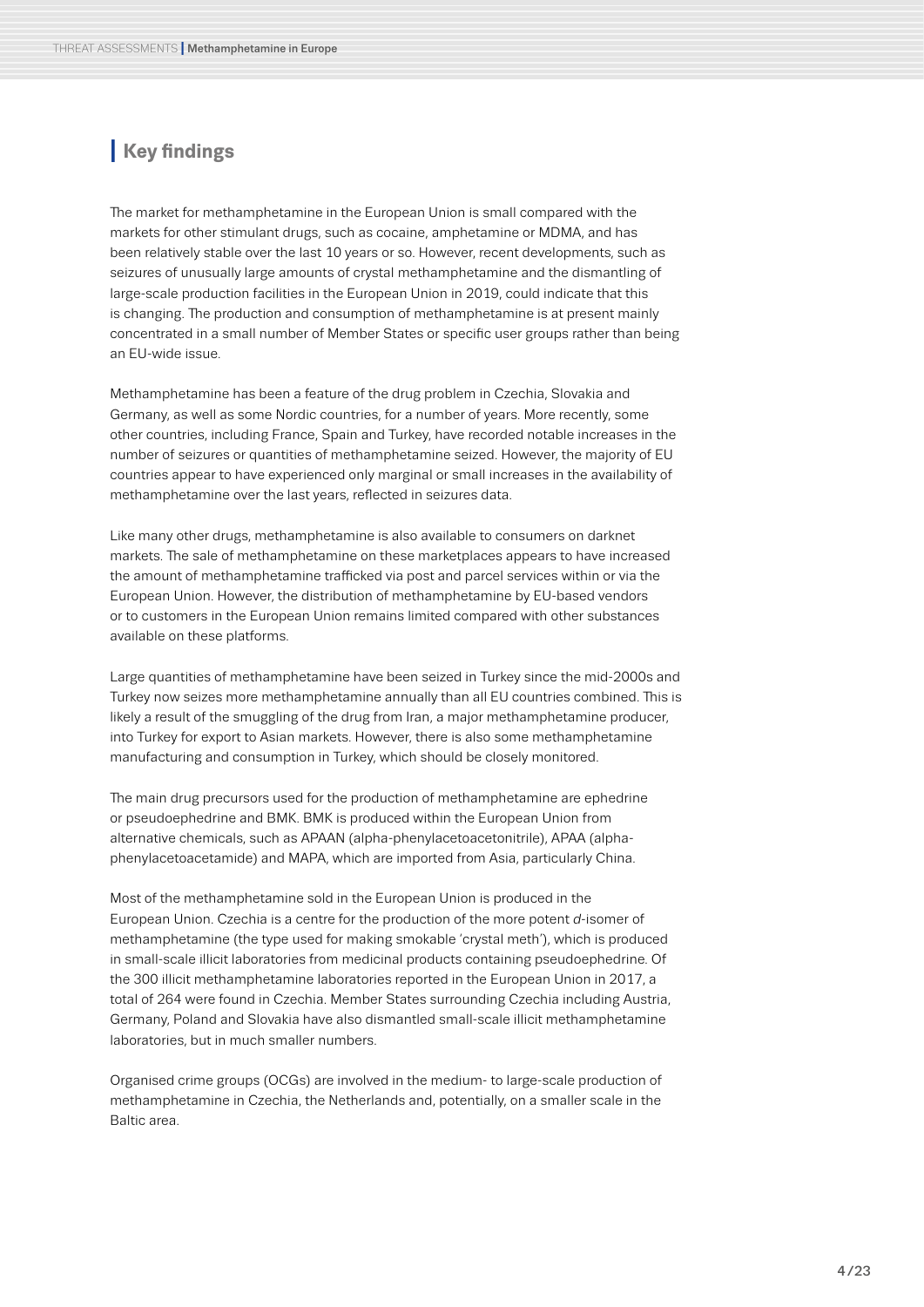In Czechia, the production of crystal methamphetamine for export to other EU Member States is dominated by Vietnamese OCGs.

Dutch OCGs use their expertise and production facilities for synthetic drugs such as MDMA and amphetamine to also engage in the production of methamphetamine for export from the European Union to countries like Japan and Australia.

OCGs may produce methamphetamine on a small scale in Lithuania and Latvia for local consumption and export to other Baltic and the Nordic countries. However, only a few illicit laboratories have been detected in these countries in the last few years.

The production in small-scale 'kitchen type' laboratories is typically carried out by methamphetamine consumers to supply small circles of users, in various Member States. Such small-scale production is not thought to be linked to organised crime groups.

Some methamphetamine produced outside the European Union is trafficked to lucrative markets in Asia via the European Union. OCGs use EU citizens as couriers in order to avoid border controls. Nigerian organisers or OCGs appear to orchestrate most of the trafficking of methamphetamine originating from West Africa via the European Union to Asia. Methamphetamine originating from Iran also appears to be trafficked via Turkey to the European Union and onwards to markets in Asia, particularly Japan.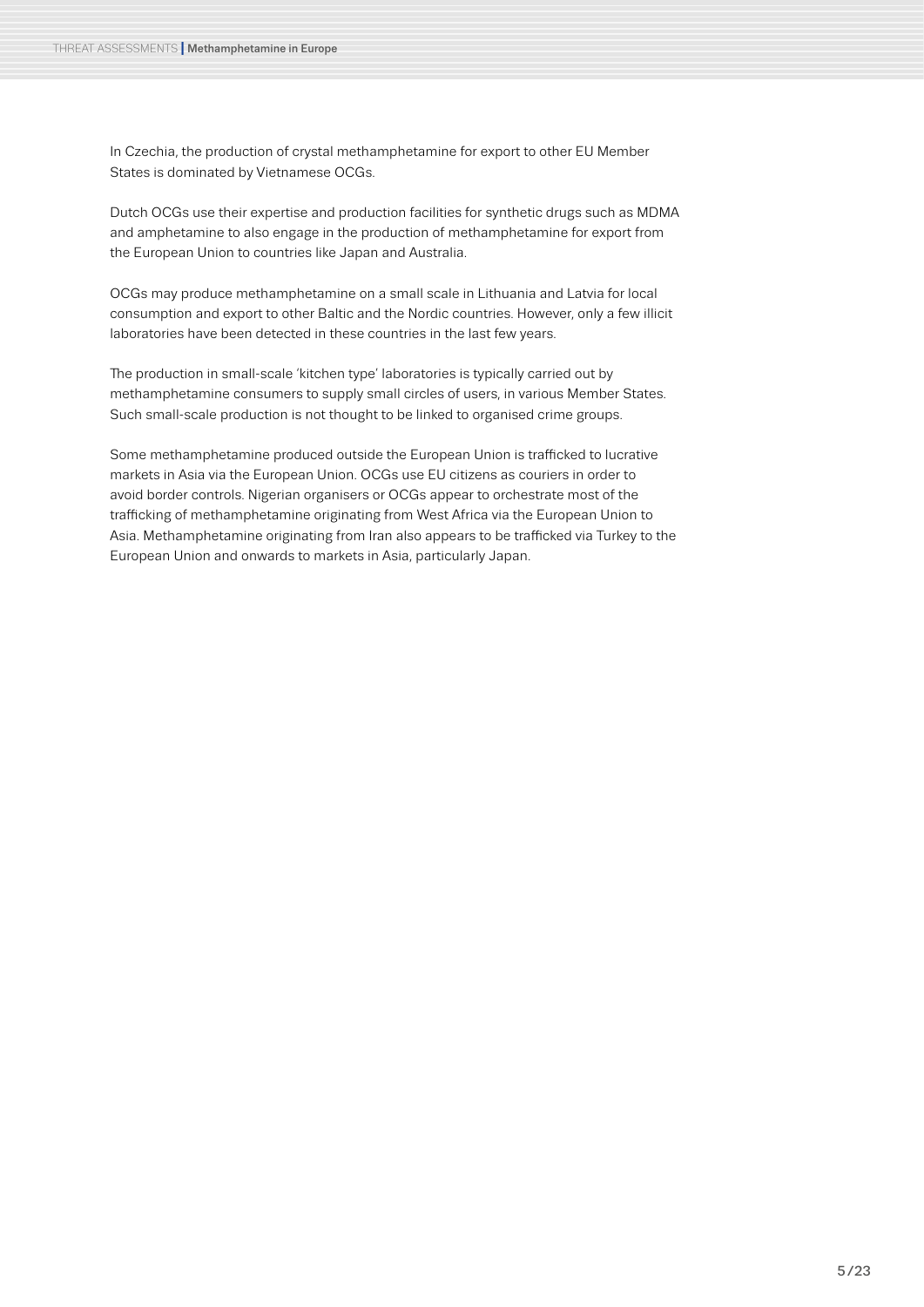## <span id="page-5-0"></span>**I Introduction**

THREAT ASSESSMENTS **I** Methamphetamine in Europe

Methamphetamine is reported to be the most widely consumed synthetic stimulant in the world. In many countries it is reported as the second most prevalent illicit drug after cannabis. This results from both historical and more recent factors. Following its initial synthesis from ephedrine in 1919, methamphetamine use has evolved over the years. Originally a non-controlled substance used as a medicine, it was then used as a stimulant by the military in World War II. By the late 1940s it had become widely consumed in some parts of the world. Although it was controlled internationally by the UN Convention on Psychotropic Substances in 1971, it has been an illicit drug of increasing popularity.

Today, methamphetamine is the cause of serious public health, social and security problems across the globe. The harms associated with methamphetamine use vary considerably depending on the route of administration and patterns of use, with injecting and smoking being particularly high-risk behaviours. Methamphetamine use can lead to problems, including cardiovascular and cerebrovascular conditions, dependence, psychological and psychiatric disorders, infectious diseases and death. Thus, the potential diffusion of this drug is a cause for concern. The problems associated with methamphetamine use are especially visible in North America and Asia, although its use is also spreading to new areas, notably to some countries in Africa and the Middle East, and in certain parts of the southern hemisphere.

Although methamphetamine use remains limited in Europe as a whole, especially when compared to other stimulants like cocaine and amphetamine, it is the cause of significant harm in some Member States. In Czechia it accounts for one in every two admissions to specialised drug treatment. In addition, since the late 1990s, methamphetamine use has grown to become an important component of Slovakia's drug problem. Diffusion is also occurring to some extent in other countries in central and eastern Europe, notably Germany and Austria. Moreover, methamphetamine is increasingly detected in the Nordic countries, particularly in Norway where it appears to be replacing amphetamine to a large extent. Data from wastewater studies show the use of methamphetamine in Finland and Cyprus. These developments, combined with the relative ease with which the drug can be produced, and evidence of growing methamphetamine production outside the areas in which it has historically been found, raise concerns about the potential for further diffusion of methamphetamine and related problems in Europe.

This threat assessment provides a review of the key issues and latest developments relevant to understanding Europe's methamphetamine problem today. It has been produced jointly by the European Monitoring Centre for Drugs and Drug Addiction (EMCDDA) and Europol. It has been compiled from information supplied to the EMCDDA and Europol by

the Member States of the European Union and third parties. Key sources of information used in this report include the EU Serious organised crime threat assessment (Europol, 2017); statistical data reported annually to the EMCDDA by the Reitox network; information held by Europol, including data provided by the EU Member States for the mid-term review of the EU Serious organised crime threat assessment; data on precursors made available by the European Commission; international reports, such as those of the United Nations Office on Drugs and Crime (UNODC) and the International Narcotics Control Board (INCB); and the scientific literature. The report also relies on data concerning sites related to synthetic drug production that are dismantled and reported annually by the EU Member States to Europol and the EMCDDA.

## <span id="page-5-2"></span><span id="page-5-1"></span>**I Historical background**

Methamphetamine was first synthesised from ephedrine in Japan in 1919 by Akira Ogata. Ephedrine had been isolated from the *Ephedra vulgaris* plant by another Japanese chemist, Nagayoshi Nagai, some years earlier (Zábranský, 2007). The drug was patented in 1920, then marketed in hydrochloride form by the Burroughs Wellcome company under the brand name Methedrine (Logan, 2002).

In the 1920s and 1930s, the medical and paramedical use of methamphetamine and amphetamine (Benzedrine, Dexedrine) increased in Europe and in the West in general. For instance, amphetamine was prescribed for depression and other mood disorders in the United Kingdom, but was also sought out for its stimulant effects (by students, for instance). Problematic side effects of chronic and non-medical use of amphetamine, including hypertension, depression, dependence, and psychiatric disturbances have been documented since the late 1930s (ACMD, 2005). Nevertheless, both amphetamine and methamphetamine enjoyed widespread acceptance as safe and beneficial drugs among the medical profession and the public at large, well into the 1960s.

In 1938, the Berlin-based Temmler pharmaceutical company started production of methamphetamine under the brand name Pervitin (Griffiths et al., 2008). During World War II, Pervitin was widely distributed to German troops in an attempt to enhance performance and increase concentration, and became known in Germany as "pilot's chocolate" and "pilot's salt". The drug also gained popularity among German civilians (UNODC, 2003; Zábranský, 2007). In Japan, methamphetamine was first commercially manufactured in 1941. It was supplied to Japanese soldiers, especially pilots, and to workers in key war industries under the brand name Philopon from 1942 onwards. Methamphetamine use spread in the Japanese population, who dubbed the drug 'shabu' (Tamura, 1989). 'Shabu' and 'yaba' are names commonly used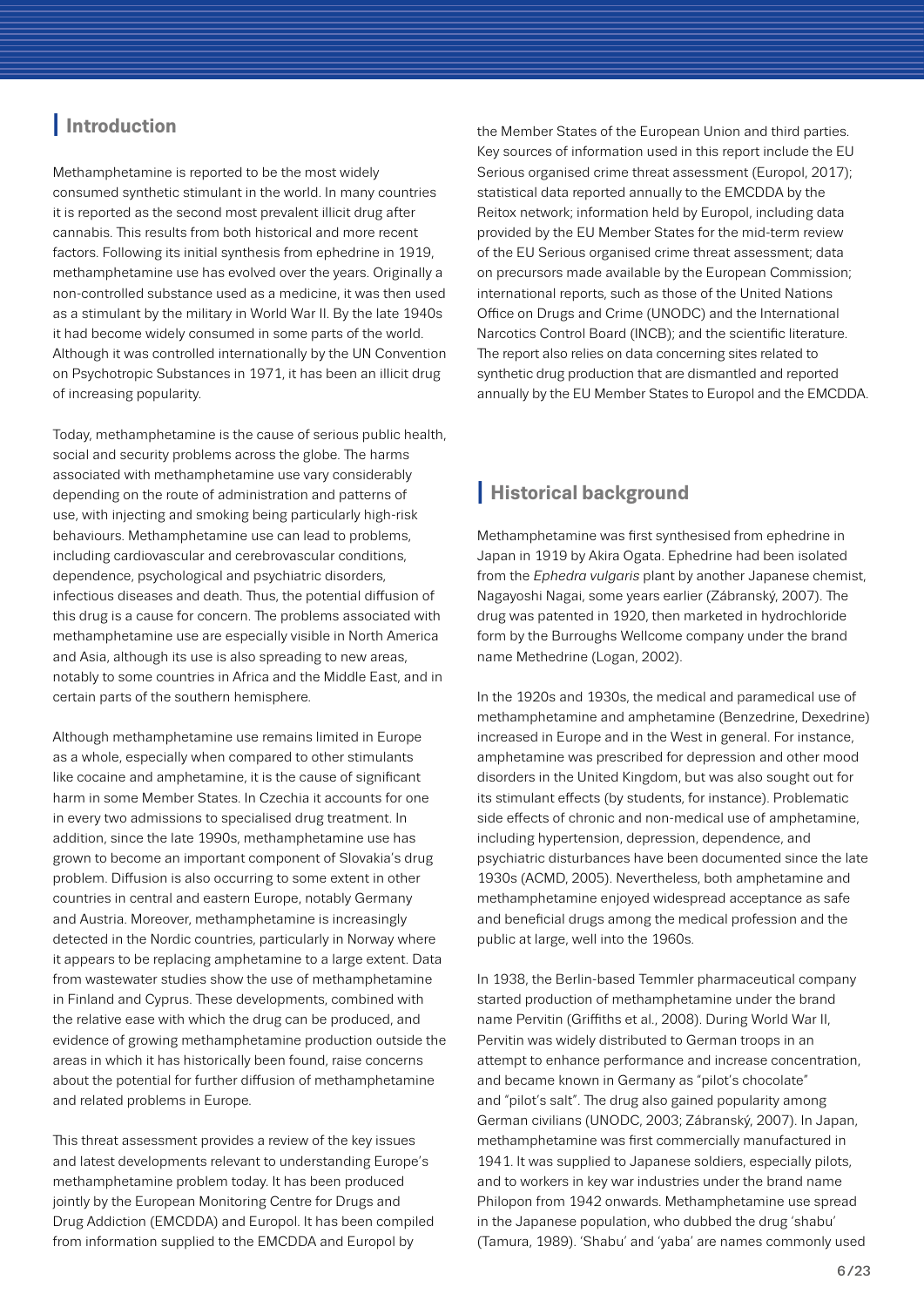today for illicit methamphetamine tablets consumed mainly in parts of Southeast Asia.

On the Allied side, although millions of methamphetamine tablets were supplied to US military personnel (AMCD, 2005), the stimulant given to soldiers was more commonly amphetamine, which again also resulted in some subsequent post-war diffusion of use to civilian populations (Zábranský, 2007).

Fuelled by the sale of the enormous war surplus of amphetamines to the general population, this initial wave of synthetic stimulant use continued into the late 1940s. There was widespread medical and non-medical use of amphetamine in Europe (especially in Sweden and the United Kingdom), amphetamine and methamphetamine in North America (notably in the United States), and methamphetamine in the Far East (specifically Japan) (AMCD, 2005; Tamura, 1989; UNODC, 2003; Zábranský, 2007).

Although initial restrictions on the prescription and sale of amphetamine and methamphetamine products (tablets, ampoules, inhalers) were imposed in all three regions in the early 1950s, demand remained high, and use of amphetamines continued in the 1950s and 1960s. The overwhelming majority of the amphetamines available at that time were manufactured legally by pharmaceutical companies and prescribed by medical practitioners for a wide variety of disorders, including depression, attention deficit disorder, alcoholism, obesity and anorexia (AMCD, 2005; Tamura, 1989).

During the 1960s in North America and Europe, supply channels began to shift and illicit sources of supply gradually emerged, probably responding to the increasing restrictions placed on the medical use of these drugs. In Europe, the United Kingdom and Sweden experienced increasing misuse of amphetamine from the 1950s, with amphetamine obtained from licit medical prescription being diverted into the illicit market. Over time, methamphetamine and amphetamine diverted from therapeutic use were replaced on the market by illicitly produced amphetamine sufate and, by the 1980s, methamphetamine had virtually disappeared from the United Kingdom's illicit drugs market (AMCD, 2005). This pattern was common for most European countries where amphetamine, joined later by MDMA, was the main non-cocaine stimulant drug used for a considerable period.

A notable exception to this is Czechia where the illicit production and use of methamphetamine has been a major component of the country's drug problem since the 1970s. At that time, a simple formula for methamphetamine production, known locally as Pervitin, was rediscovered, probably in Prague. Production, usually by small groups of user-producers, was facilitated by the existence of the VUAB factory, which was an

important manufacturer of ephedrine. Some of the factory's output was diverted to the illicit market. Other medicinal products that contain ephedrine or pseudoephedrine, such as Solutan (later Modafen and Paralen plus), were widely available and were also used, together with other freely available chemicals, in the production of methamphetamine using the 'reduction method'. Although the VUAB factory ceased production of ephedrine in 2003 (Griffiths et al., 2008), illicit methamphetamine production is still common in Czechia, with around 250 sites dismantled annually.

## <span id="page-6-0"></span>**<sup>I</sup> Consumer markets for methamphetamine in Europe**

#### **I** Chemistry and physical form of methamphetamine

Methamphetamine is a synthetic substance that acts as a stimulant of the central nervous system and is closely related to amphetamine. Methamphetamine exists in two optical isomeric forms (enantiomers), *d*-methamphetamine (1) and *l*-methamphetamine (2). Both enantiomers are psychoactive, having stimulant effects (Kuczenski et al., 1995; Mendelson et al., 2006), but the *d*-enantiomer is more potent, and its effects last longer than those of the *l*-enantiomer. At high doses, the *l*-enantiomer is reported to produce an intoxication similar to that caused by the *d*-enantiomer, but its psychoactive effects are relatively short-lived and less desired by experienced injecting methamphetamine users (Mendelson et al., 2006). Illicit methamphetamine encountered in Europe is typically a mixture of the *d*- and *l*-enantiomers in equal proportions, known in chemistry as a racemic mixture (*d,l*-methamphetamine). Racemic methamphetamine and *d*-methamphetamine are expected to have comparable abuse liabilities (Mendelson et al., 2006).

In addition, methamphetamine may exist in two forms: base and salt. The pure base form is a clear, colourless, volatile oil, which is insoluble in water and can be readily converted into methamphetamine hydrochloride (the most prominent salt form) using hydrochloric acid. The hydrochloride salt form is a crystalline solid, which is soluble in water. In the methamphetamine powder found on the illicit market, granulated crystals are usually mixed with cutting agents such as lactose, dextrose or caffeine. Large white or translucent crystals of methamphetamine hydrochloride, suitable for smoking, can be produced from a starting material that has a high concentration of methamphetamine (base or hydrochloride). This is often called 'ice' or 'crystal meth', because of its appearance. Methamphetamine hydrochloride

<sup>(1)</sup> *d*-Methamphetamine is also known as (*S*)-(+)-methamphetamine.

<sup>(2)</sup> *l*-Methamphetamine is also known as (*R*)-(–)-methamphetamine.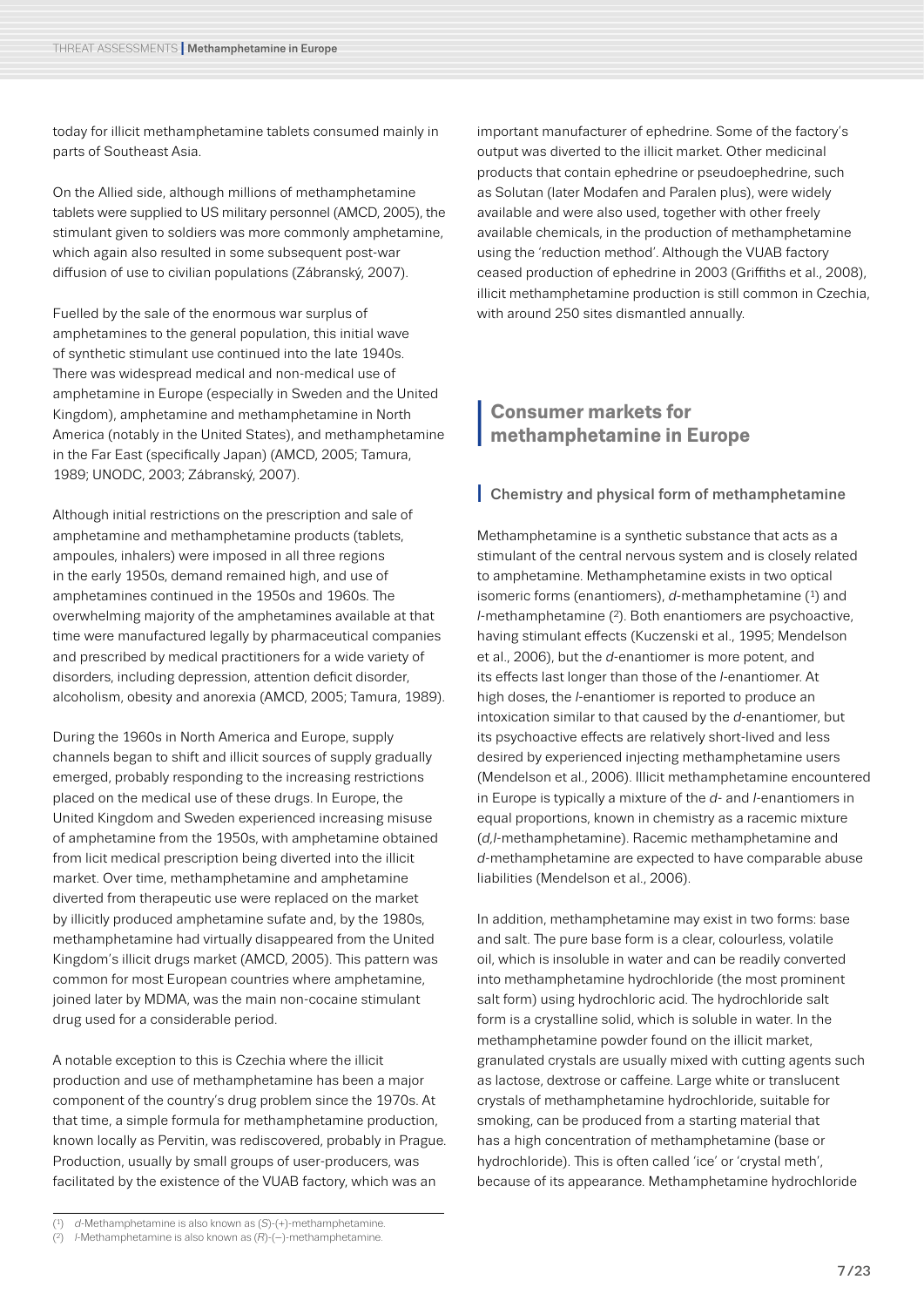is commonly sold in tablets as 'shabu' or 'yaba' in parts of Southeast Asia, but may also be found as an ingredient of tablets sold as 'ecstasy' in Europe.

The method by which methamphetamine is administered depends on the form of the drug available. Powder (racemic) methamphetamine is usually administered in the same way as amphetamine powder, either inhaled intra-nasally (snorted), 'bombed' (wrapped in cigarette paper and swallowed) or dissolved and ingested or injected. Although smokable in this form, it is the larger crystals of relatively pure *d*-methamphetamine hydrochloride ('crystal meth') that are normally smoked, often in small glass pipes, and these crystals may also be dissolved and injected or crushed and snorted. The purity of methamphetamine depends largely on the quality of the precursors used and the skills of the producing chemist, but also on the addition of cutting agents. Powder methamphetamine is more likely to contain adulterants and tends to be of lower purity than the crystal form of the drug. Adulteration of crystal methamphetamine, though apparently rare in Europe, has also been documented (EMCDDA and Europol, 2016).

The methamphetamine powder found on the illicit drugs market is similar to amphetamine powder in many ways, including purity and appearance, and the two are often indistinguishable to both users and dealers. It is important to bear this in mind when considering the implications of a spread of methamphetamine use in Europe, since the close physical resemblance of the two drugs may facilitate the diffusion of methamphetamine in markets where amphetamine is currently the stimulant of choice, as seems to be the case in some northern European countries (see below).

#### **I** Methamphetamine-related harms and responses

Several physical and mental health problems are associated with the use of methamphetamine, and these may vary depending on the route of administration. For example, when injected, there is an increased risk of infection with blood-borne viruses, including hepatitis C and HIV, if injecting equipment is shared among users. The smoking of methamphetamine is also linked to problems, particularly if it occurs in highdose 'binges' lasting several days. Although relatively few European countries have identified significant numbers of high-risk methamphetamine users (see 'European consumer markets for methamphetamine'), it is possible that in some countries, amphetamine and methamphetamine may be used interchangeably by some people.

Most research findings on the health consequences of use of amphetamines come from the United States and Australia, where the smoking of crystal methamphetamine is the predominate form of use. Nevertheless, many of the findings

also apply to the use of the drug in powder form or by injection. which are more common in Europe. Methamphetamine use can lead to a range of problems including cardiovascular and cerebrovascular conditions, dependence, psychological and psychiatric disorders, infectious diseases and death. Methamphetamine smoking is associated with respiratory damage, including pulmonary oedema, and teeth and gum decay ('meth mouth'). Acute methamphetamine intoxication ('overdose') can lead to severe hyperthermia, kidney failure and heart attack. The most serious mental health harms associated with the use of amphetamines include psychosis, depression, suicidal behaviour, anxiety and violent behaviour (Darke et al., 2008). People seeking treatment for methamphetamine problems often present with high levels of other psychiatric problems, in particular psychosis, which can be induced or exacerbated by the use of stimulants (EMCDDA, 2014, 2015).

Needle and syringe exchange programmes are effective in reducing the risks related to injection drug use, such as the transmission of infectious diseases, and broad access to a full supply of sterile syringes and other injecting equipment is recommended as a measure to reduce harms (ECDC and EMCDDA, 2011; MacArthur, 2014). Outreach health education and supervision of drug consumption are approaches that may help to reduce injecting risk behaviours. There is not yet a proven effective pharmacological treatment for methamphetamine dependence, although several stimulant substances are under trial. Pharmacotherapy is recommended as an adjunct to psychosocial treatment but it is not a primary component of treatment. There is evidence showing that two forms of psychosocial interventions, cognitive behavioural therapy and contingency management, can effectively reduce stimulant drug use and related problems, such as risky sexual behaviour. More information on this can be found in the Health and social responses to drug problems: a European guide (EMCDDA, 2017).

#### **I** European consumer markets for methamphetamine

By global standards, the size of the European consumer market for methamphetamine is limited, and has appeared relatively stable, although this may now be changing (see below). Under present practice, prevalence of use data on amphetamine and methamphetamine are generally aggregated and reported together as 'amphetamines', which makes it difficult to estimate the size of methamphetamine consumer markets. The value of the combined market is estimated to be about EUR 1 billion, implying that at least 62 tonnes of amphetamines is consumed annually in Europe (EMCDDA and Europol, 2019). Despite the lack of quantitative data on methamphetamine use, other data, such as global drug seizures suggest that methamphetamine is the synthetic stimulant most consumed at world level (UNODC, 2018, 2019). In 2017, for instance, some 184 tonnes of methamphetamine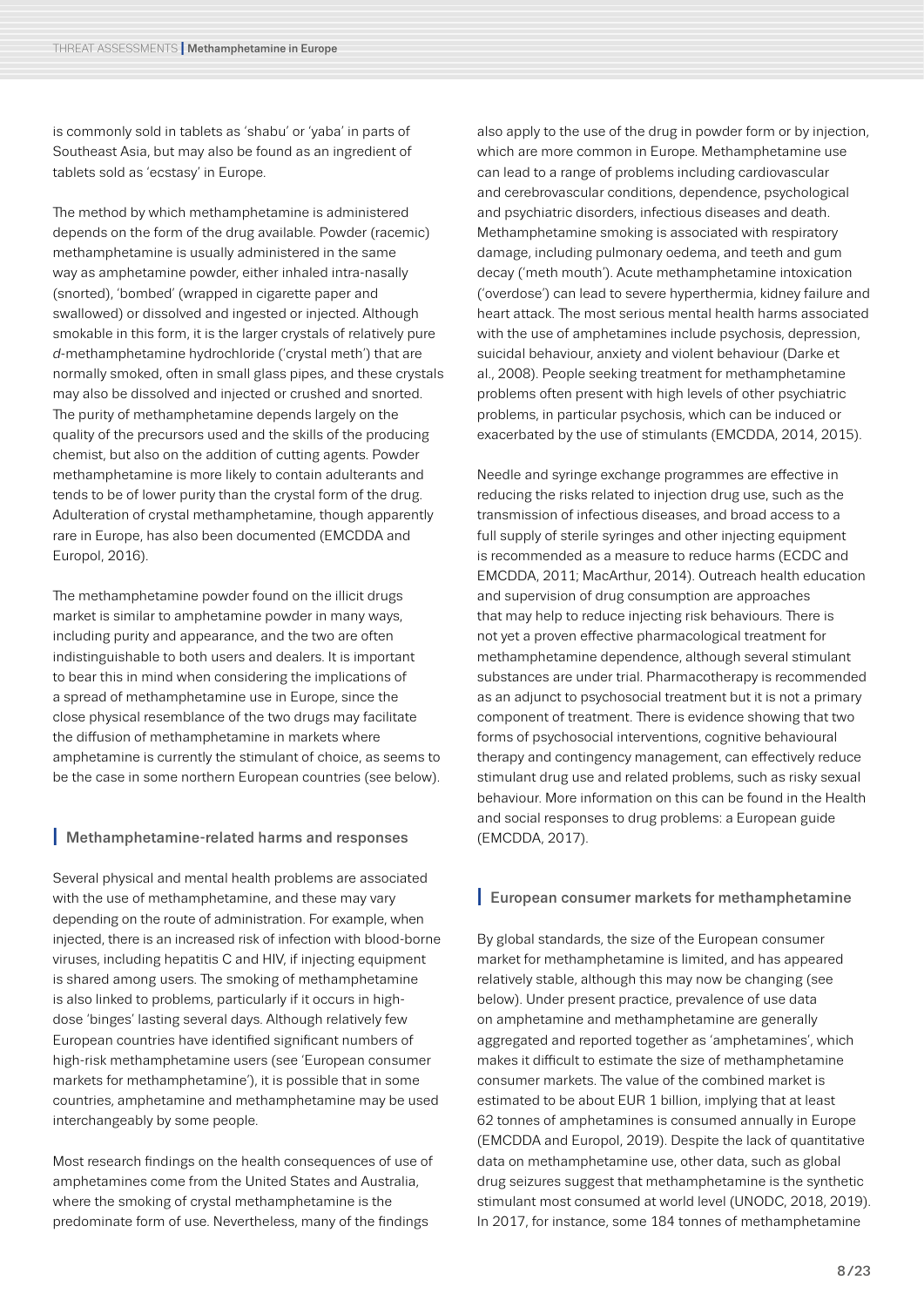was seized worldwide, 55 % more than in 2016, compared with 58 tonnes of amphetamine. However, just 0.7 tonnes of methamphetamine was seized that year in Europe, where methamphetamine is still a minor player in the overall synthetic stimulant market. Thus, it is likely that the majority of the more than 1.2 million young Europeans (15-34) that have used amphetamines during the last year, used amphetamine rather than methamphetamine (EMCDDA, 2019c; UNODC, 2019).

Both amphetamine and methamphetamine can be taken orally or nasally; in addition, a significant part of the high-risk use in some countries involves the use of these drugs by injection. Although methamphetamine can also be smoked, this route of administration is not frequently reported in Europe. Amphetamine and methamphetamine may be sold interchangeably (EMCDDA and Europol, 2016).

Consumption of synthetic stimulants in Europe historically has been dominated by amphetamine and MDMA, with methamphetamine use being largely confined to Czechia and Slovakia, where the drug is known as 'Pervitin' and 'piko'. However, recent reports have highlighted changes, and the development of methamphetamine use outside these two long-standing consumer markets. Europe's current methamphetamine problem has no single face, and distinct patterns of use among different user populations are emerging in some parts of Europe. These range from socially integrated users who snort or swallow the drug, to marginalised users who inject or smoke methamphetamine.

Wastewater analysis and other data show that methamphetamine use now appears to be present in several other Member States including Cyprus, the east of Germany, Spain and northern Europe (see Figure 1). Wastewater data from 7 years of monitoring, however, showed no major changes in the general patterns of methamphetamine use observed across Europe.

Available data for 2017 indicate that methamphetamine was seized more often than amphetamine in Cyprus, Czechia, Italy, Latvia, Lithuania, Slovakia and Turkey. This implies that users of amphetamines may be using methamphetamine rather than amphetamine in those countries.

According to the most recent information available for Czechia, high-risk methamphetamine use among adults (15-64) was estimated at around 0.50 % in 2017, corresponding to 34 700 users. This is an increase from the 20 900 users estimated in 2007, though numbers have been relatively stable in recent years. In addition, it should be noted that injecting remains the primary mode of methamphetamine use in Czechia, where the drug is often used in the context of polydrug use with opioids (EMCDDA, 2019a).

In Slovakia, where methamphetamine predominates over amphetamine, last-year prevalence of use of amphetamines in the 15-34 age group was estimated in 2015 (latest figures available) at 0.8 % and lifetime prevalence among all adults (aged 15-64) was 1.4 % (EMCDDA, 2018).

#### FIGURE 1





NB: Mean daily amounts of methamphetamine in milligrams per 1 000 population. Sampling was carried out in selected European cities over a week in each year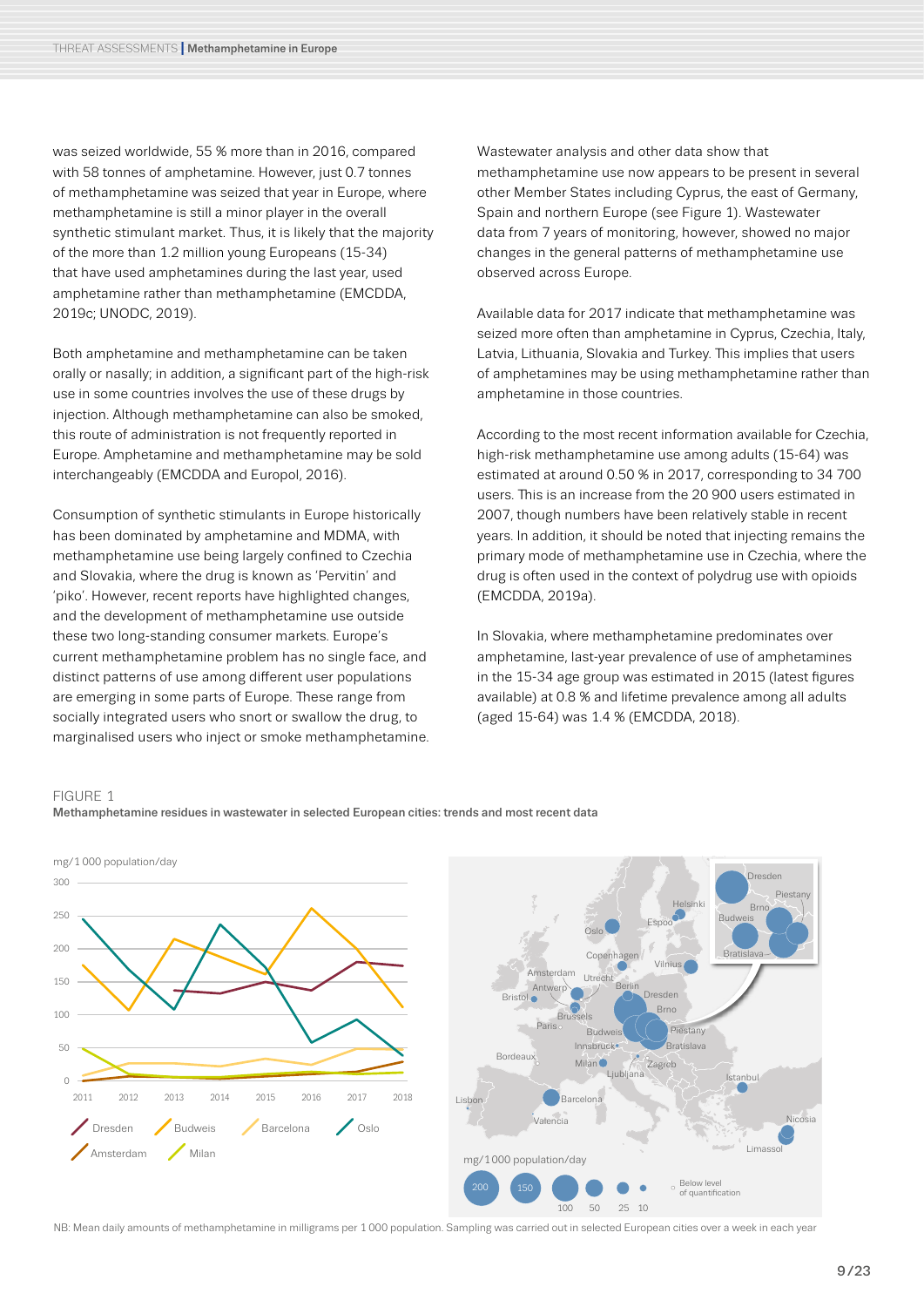The European School Survey Project on Alcohol and Other Drugs, carried out every 4 years, estimated lifetime prevalence of use of amphetamines among school students aged 15-16 years at 1 % in Czechia in 2015, down from a peak of 5 % in 1999, and at 1 % in Slovakia in 2015, the same as in 1999 (EMCDDA, 2018; Hibell et al., 2000).

The emergence of the smoking of crystal methamphetamine in Greece and Turkey, and to a lesser extent in Cyprus, is a cause for concern. Use of methamphetamine in crystal form, known locally as 'sisa' or 'shisha' (the Persian word for glass), has been reported by low-threshold and treatment services in Greece since 2010. Most users smoke the drug in glass pipes but some inject it. Users in Athens have reported that methamphetamine is used mainly by young people, groups of immigrants and users of heroin (EMCDDA, 2014).

In a study of drug residues identified in syringes collected in six European cities, methamphetamine was not found at all in Amsterdam, Budapest or Lausanne (*N* = 81, 226 and 233, respectively). In Paris, methamphetamine was detected in 3 of the 259 syringes and in Glasgow in 20 of 195 syringes analysed. The situation in Helsinki was markedly different, with 136 of the 284 tested syringes found to contain methamphetamine, suggesting that injection as a mode of methamphetamine use is more common there than in the other cities (EMCDDA, 2019b).

Methamphetamine use seems to be increasing among specific user groups, such as clubbers and men who have sex with men. Of particular concern are reports of methamphetamine use, including injection, among groups of men who have sex with men in metropolitan areas such as London and Paris in the context of so-called 'slamming' or 'chemsex' parties (Adfam and London Friend, 2019; EMCDDA, 2014).

Overall, methamphetamine consumption patterns appear to have remained relatively stable across Europe, but signs that use of the drug is spreading to new countries have emerged in recent years. Indeed, although problems associated with the drug remain concentrated in Czechia and Slovakia, which together account for more than 65 % of the reported 4 900 methamphetamine clients entering treatment in Europe in 2017, there have been moderate but steady increases in the numbers entering treatment for problems associated with methamphetamine in EU countries reporting data such as Bulgaria, Cyprus, France, Greece and the United Kingdom between 2013 and 2017 (EMCDDA, 2019c). A new development should also be noted with some concern: Turkey reported the highest number of methamphetamine clients after Czechia and Slovakia in 2017 (EMCDDA, 2019). Due to the chronic and acute harms associated with the use of methamphetamine, the potential diffusion of the drug warrants vigilance.

## <span id="page-9-0"></span>**I Methamphetamine production**

#### <span id="page-9-2"></span><span id="page-9-1"></span>**I** Current production methods in Europe

Methamphetamine can be produced using a number of different techniques relying on a variety of precursor chemicals. The most common production methods in Europe rely on pseudoephedrine, ephedrine or BMK, and the end-products that can be made, their quality and quantity, strongly depend on the availability of these precursors and the expertise of the producers.

#### TARI F 1

Key information on the production of different forms of methamphetamine hydrochloride available in the European Union

| Form                                                                | <b>Description</b>                                             | Precursor                                                                                                                                                                                     | <b>Production locations</b>                                                                                                                |
|---------------------------------------------------------------------|----------------------------------------------------------------|-----------------------------------------------------------------------------------------------------------------------------------------------------------------------------------------------|--------------------------------------------------------------------------------------------------------------------------------------------|
| d-Methamphetamine                                                   | High-potency crystal form<br>suitable for smoking              | Ephedrine or pseudoephedrine typically<br>extracted from medicines<br>BMK may also be used, but this is less<br>common in Europe and requires an<br>extra production step using tartaric acid | Czechia: small and mid-scale<br>Austria, Bulgaria, Germany, Poland and<br>Slovakia: small-scale<br>Netherlands: small, mid and large-scale |
| Racemic methamphetamine<br>(equal mixture of d- and<br>$l$ - forms) | Mid-potency powder used in<br>similar way as amphetamine       | <b>BMK</b>                                                                                                                                                                                    | Netherlands: mid and large-scale<br>Lithuania: small to mid-scale                                                                          |
| /-Methamphetamine                                                   | Lower potency form<br>used in medicines, e.g.<br>decongestants |                                                                                                                                                                                               | Not deliberately produced on its own in<br>illicit labs in Europe                                                                          |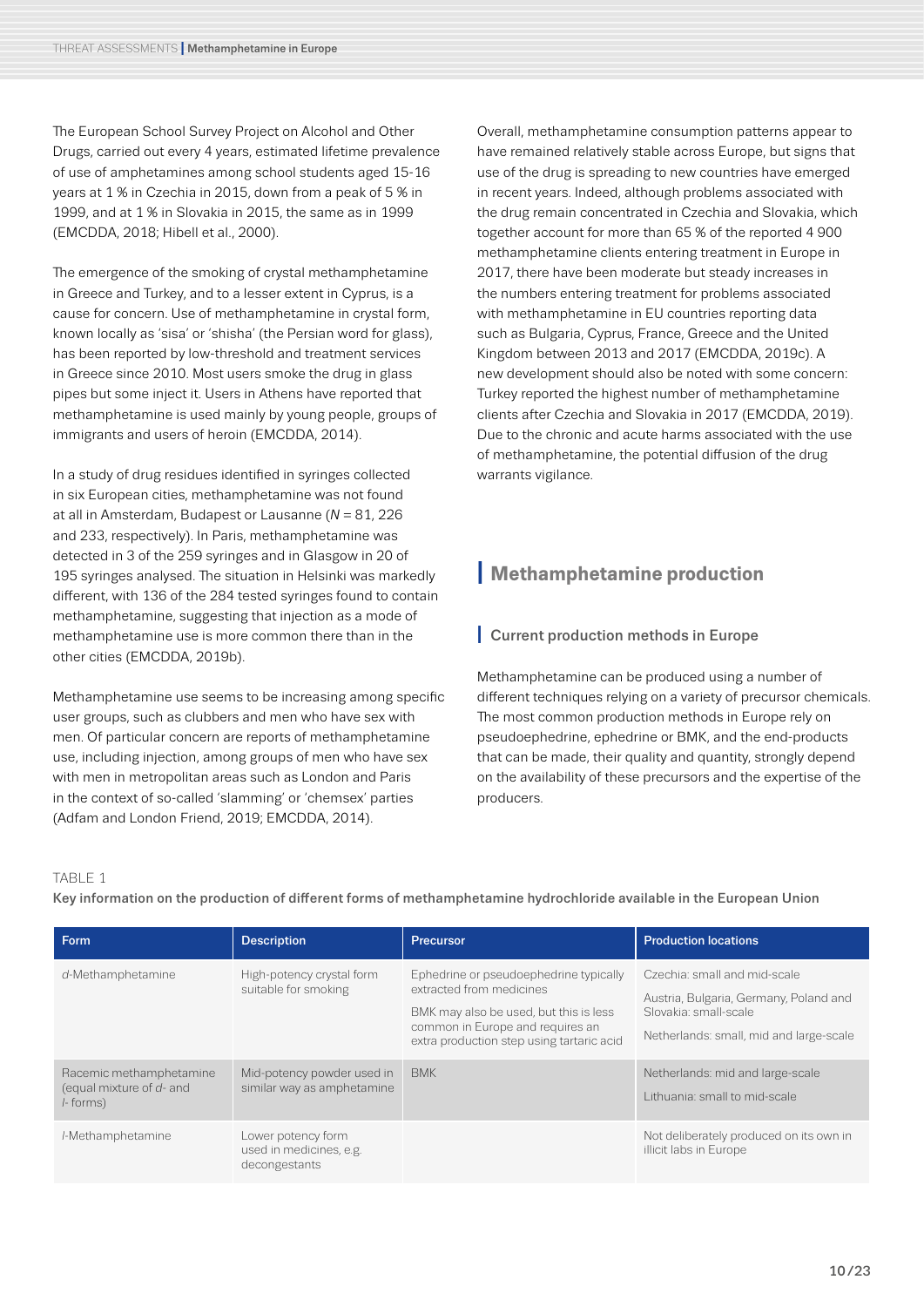#### Ephedrine and pseudoephedrine

Ephedrine and pseudoephedrine are internationally controlled drug precursors. They are the main precursors used in the production of methamphetamine in Bulgaria, Czechia, Germany, Poland, Slovakia and a number of other Member States. Production based on ephedrine and pseudoephedrine results in *d*-methamphetamine (Table 1). These two substances can be extracted from medicines, and some EU Member States such as Czechia, and more recently Germany and Poland, have implemented national restrictions on the sale of such medicines. In these countries, sales are restricted to small packet sizes sold under the supervision of a pharmacist. However, there is no harmonised approach to this at EU level, and the sale of medicines containing pseudoephedrine or ephedrine is not restricted in all Member States. This has given rise to the trafficking of such medicines from countries with less restrictive sales regulations to countries where methamphetamine production takes place.

#### Benzyl methyl ketone (BMK)

BMK is a drug precursor for amphetamine as well as methamphetamine and is an internationally controlled substance. Around 2011, in response to strict controls preventing the diversion of BMK (also called phenyl-2 propanone or P-2-P) for the production of amphetamine in the European Union and to various improvements to the precursor monitoring regime, organised crime groups started to import large quantities of APAAN (alpha-phenylacetoacetonitrile), a chemical which can be readily converted into BMK. China is the main source of APAAN imported into the European Union, where it is often converted into BMK in dedicated laboratories. However, following the scheduling of APAAN in the European Union in December 2013 and at international level in October 2014, alternative chemicals have appeared: first glycidic derivatives of BMK, then APAA and then MAPA. The dynamic and rapidly changing nature of the precursor market is evident from the declining number of incidents involving APAAN and the concomitant increase in incidents related to APAA between 2012 and 2018 (Figure 2). In 2018, the emergence of MAPA suggests that drug producers may be preparing for the impact of control measures on APAA, introduced at the beginning of 2019.

#### Other production methods

Chloroephedrine is a precursor for the production of *d*-methamphetamine. Multi-tonne quantities of this precursor were discovered during law enforcement operations in Germany and Czechia in 2014. Methamphetamine produced from chloroephedrine is similar to methamphetamine

#### FIGURE 2

Incidents involving APAAN, APAA and MAPA reported to INCB, 2012-18





Source: INCB (2019)

produced from ephedrine and pseudoephedrine. Chloroephedrine is a chemical intermediate produced as part of the methamphetamine synthesis process and has no legitimate use. Since July 2016, both chloroephedrine and chloropseudoephedrine are scheduled as drug precursors at EU-level (3). These precursors do not seem to have gained traction in methamphetamine production in Europe, perhaps due to the availability of alternative substances coupled with the rapid response from the regulatory systems.

Producers of methamphetamine are likely to continue to innovate and identify additional precursors, alternative chemicals and production methods if the controlled precursors such as pseudoephedrine, ephedrine or BMK become unavailable or prohibitively expensive, as illustrated by the switch from APAAN to APAA and more recently to MAPA.

<sup>(3)</sup> Commission Delegated Regulation (EU) 2016/1443 of 29 June 2016 amending Regulation (EC) No 273/2004 of the European Parliament and of the Council and Council Regulation (EC) No 111/2005 as regards the inclusion of certain drug precursors in the list of scheduled substances.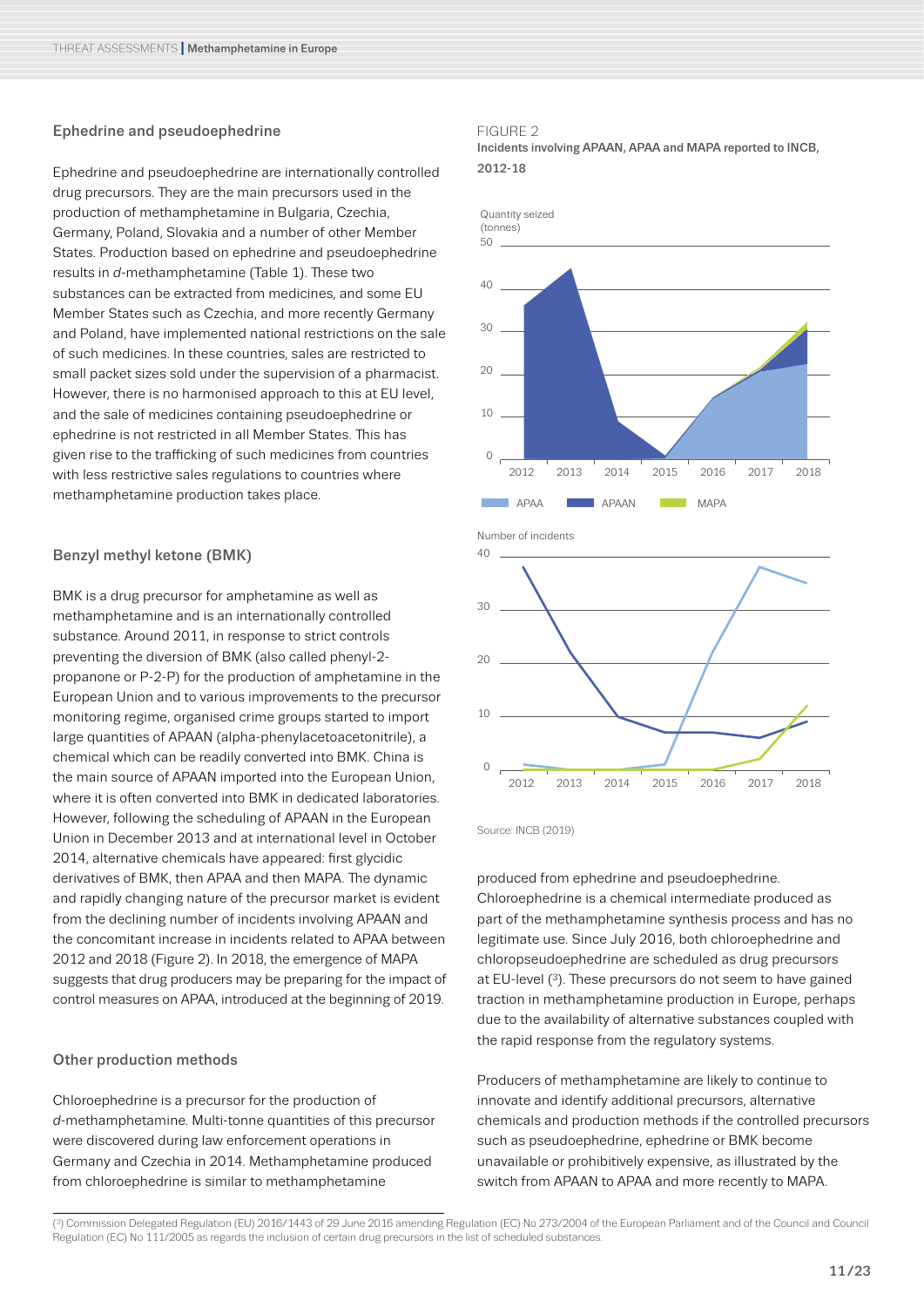An apparently marginal but worrying development in the European Union is the appearance of non-scheduled substances that can be easily converted into illicit drugs without resorting to the usual drug synthesis methods. Although technically these substances may be considered as precursors, they are fundamentally different to the controlled drug precursors, as they contain the full illicit drug molecule with a protective chemical group attached, rendering it a different chemical entity and therefore outside the international control regimes for drugs and drug precursors. This is another example of innovation by illicit drug producers, using what are known in organic chemistry as protection/de-protection techniques. These techniques are also used to minimise the risks associated with the international trafficking of controlled drugs and precursors.

This was first documented in Europe in December 2016 when *N-t*-BOC-MDMA and *N*-methoxycarbonyl-MDA were detected in the Netherlands. Using a rudimentary process of heating in acidic conditions for a relatively short time, these substances are easily converted to the illicit drugs MDMA and MDA respectively. According to the INCB, the first detection of *N-t-*BOC-MDMA was in Australia in 2015. The corresponding methamphetamine derivative, *N-t*-BOC-methamphetamine was identified in China in 2015 and in New Zealand in January 2017, where it was found in a consignment imported from China (INCB, 2018). As of August 2019, *N-t-*BOCmethamphetamine has not been reported in Europe.

#### **Production trends in the European Union**

Most of the EU Member States report that there is no or only limited production of methamphetamine on their territory. There are three identifiable production centres for methamphetamine in the European Union: Czechia and areas bordering Czechia in neighbouring countries; the Baltic States with a focus on Lithuania; and the Netherlands. In addition, Bulgaria regularly reports the detection of small-scale laboratories.

#### Czechia and surrounding area

For reasons outlined in '[Historical background](#page-5-2)' (page [6](#page-5-2)), Czechia has long been a centre of significant methamphetamine production. The number of laboratories manufacturing methamphetamine discovered by Czech law enforcement authorities has remained stable over the period 2015-2017, with 264 illicit laboratories dismantled in 2017 (Police of the Czech Republic, 2017) (Table 2). Although many are small-scale, there appears to have been an increase in the production capacity of some laboratories over the same period, perhaps due to the involvement of Vietnamese OCGs (see '[Organised crime groups](#page-17-1)', [page 18](#page-17-0)). Czechia accounts for the largest number of methamphetamine production laboratories in Europe and an estimated 6.5 tonnes is consumed annually in the country (EDMR, 2019). Small numbers of small-scale, 'kitchen laboratories' continue to be discovered elsewhere, predominantly in regions of Austria, Germany, Poland and Slovakia bordering Czechia (see Table 2). There have been some indications that a small portion of production has been displaced from Czechia to the Netherlands in recent years.

In addition to domestic Czech OCGs, Vietnamese OCGs have become involved in the production of 'crystal meth' (*d*-methamphetamine) in Czechia, supplying the drug to consumers in the country, as well as in bordering Member States and Norway.

In Czechia, methamphetamine is produced mainly from ephedrine or pseudoephedrine, which is extracted from medicinal products originating mainly in European countries and trafficked by land. Until recently, Turkey was reported to be the source of such medicines, which were trafficked by land, transiting countries including Bulgaria, Hungary, Poland, Romania and Slovakia. However, the INCB reports that Turkey is less often identified as a source, and that controls implemented to tackle the problem are having the desired effect (INCB, 2019). The national police in Czechia now report that Poland is a key transit country for such medicines diverted from elsewhere in the European Union (Police of the Czech Republic, 2018). The production of methamphetamine detected in Poland, though at a low level, shows some signs of a possible increase. In 2017, eight illegal laboratories

#### TABLE 2

Number of dismantled methamphetamine laboratories reported in the European Union, 2015-17

|      | Czechia | <b>Bulgaria</b> | Germany | Poland | <b>Netherlands</b> | Slovakia | Lithuania | <b>Hungary</b> | <b>Spain</b>     | Total |
|------|---------|-----------------|---------|--------|--------------------|----------|-----------|----------------|------------------|-------|
| 2015 | 263     |                 |         |        |                    |          |           |                |                  | 294   |
| 2016 | 261     | 10              | 11      | $\cup$ |                    |          | O         | $\circ$        | $\left( \right)$ | 291   |
| 2017 | 264     |                 | 4       |        |                    |          |           |                |                  | 300   |

Source: Data reported to EMCDDA or Europol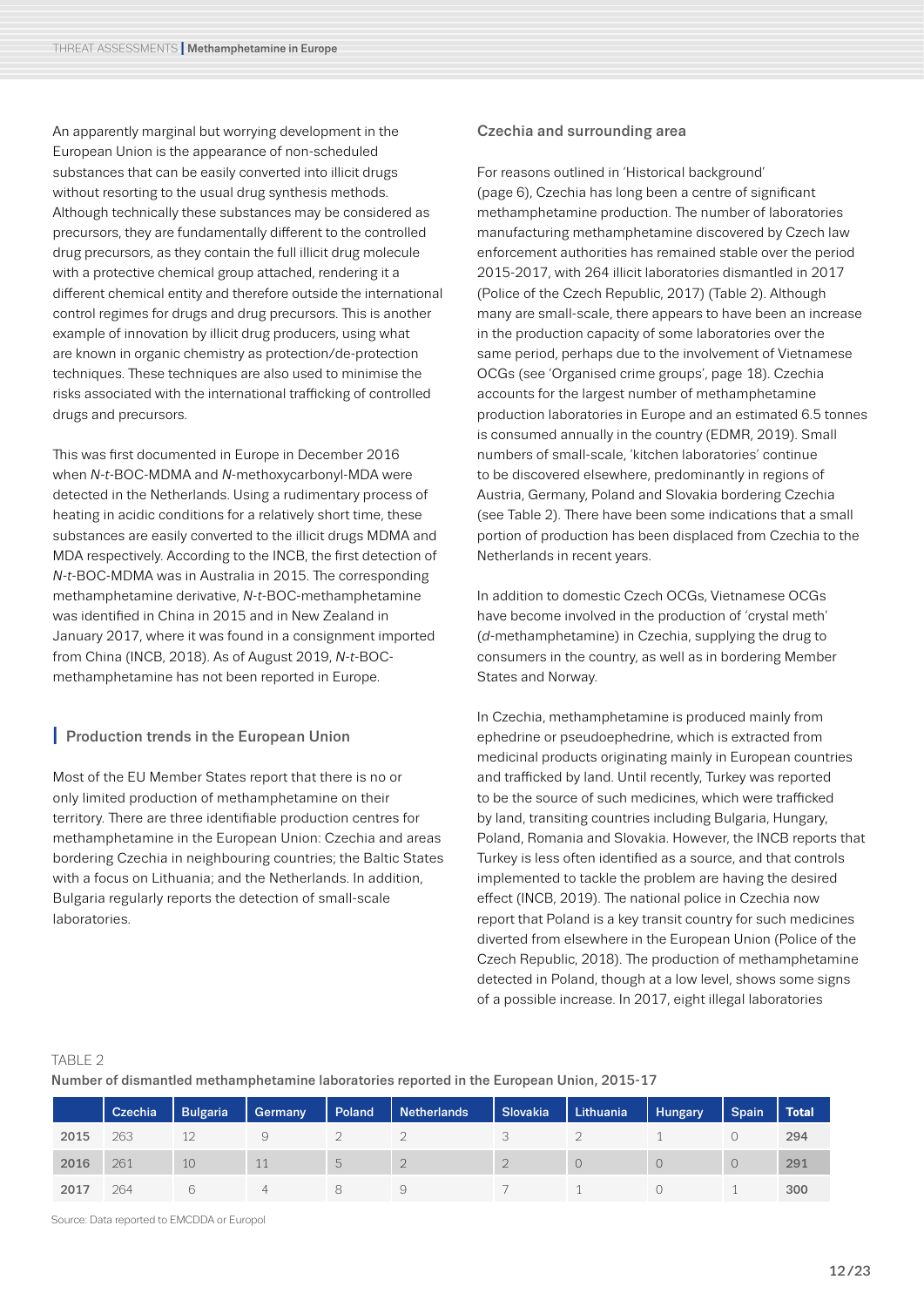producing methamphetamine were dismantled by Polish law enforcement authorities, compared with five in 2016 and only two in 2015. Moreover, it is reported that the laboratory set-ups are becoming more professional. This apparent increase in production is attributed to Polish as well as Czech and Vietnamese OCGs. Polish OCGs are believed to be significant suppliers of pseudoephedrine extracted from medicinal products used for the production of methamphetamine in Czechia. Time will tell if the changes to legislation in Poland, introduced in June 2015 and early 2017, intended to limit the availability of pseudoephedrine, will have an impact on the availability of the precursor in Czechia. In addition, in 2016, new Czech legislation introduced higher sentences of up to 18 years of imprisonment for individuals convicted of drug production; however, it is too early to assess if this has had any deterrent effect.

#### Lithuania

Few methamphetamine production facilities have been dismantled in Lithuania in recent years (one in 2017 and two in 2015). There are, however, indications that production may still be going on there. Methamphetamine couriers and shipments linked to Lithuanian OCGs are frequently intercepted in Member States in the region such as Estonia and Latvia en route to Finland, Sweden and Norway. Analysis of the methamphetamine seized on this route indicates that it has been produced from the precursor BMK (which is typically produced from alternative chemicals) rather than pseudoephedrine or ephedrine.

#### The Netherlands and Belgium

The Netherlands is the main centre of synthetic drug production in Europe. Large-scale illicit laboratories, mainly producing MDMA and amphetamine, are dismantled regularly in the country. Methamphetamine production in the Netherlands was previously limited compared to MDMA and amphetamine, with Dutch law enforcement detecting small-scale laboratories producing methamphetamine at a rate of 1 or 2 per year over the past decade. However, the situation is changing, as recent information suggests that some Vietnamese groups may have shifted their methamphetamine-production operations, based on ephedrine or pseudoephedrine, from Czechia to the Netherlands. It is also important to note that large-scale laboratories producing methamphetamine from BMK have been found in the Netherlands in the past and more recently in Belgium (see below).

Methamphetamine produced from BMK is in the racemic form (see Table 1), however, it is possible to produce *d*-methamphetamine from BMK by employing an additional processing step involving the use of tartaric acid. This process

has been identified in large-scale illicit laboratories dismantled in the Netherlands. The potent *d*-methamphetamine in smokable crystal form is in particular demand in markets outside the European Union, such as Japan and Australia, where 1 gram can fetch as much as EUR 730, and the large-scale production output of the Netherlands appears to be primarily intended for these non-EU destinations. In evidence of this are the several multi-kilogram shipments of methamphetamine produced in the Netherlands that have been seized in Australia in recent years. However, in some cases methamphetamine produced in the Netherlands may be destined for the consumer markets of other EU Member States. For example, Spain and to a lesser degree Poland report that some of the methamphetamine on their drug markets comes from the Netherlands.

In early 2019, indications emerged that Mexican suspects are involved in the supply and manufacture of methamphetamine in the European Union, possibly in cooperation with Dutch and Belgian OCGs, although clear links between these suspects and Mexican OGCs have not been established at this stage. Mexican OCGs have been involved for many years in the manufacturing of large quantities of methamphetamine in Mexico and Central America, chiefly for export to the United States but also for markets in Asia and Oceania, and they are a significant threat.

Mexican suspects were implicated in the operation of an illicit methamphetamine laboratory on an 85-metre barge moored in Moerdijk (Netherlands) in May 2019. Law enforcement authorities seized methamphetamine oil with a street value of more than EUR 4.5 million, 6 kilograms of *d*-isomer or 'crystal' methamphetamine and arrested a Dutch suspect, the captain of the boat, as well as three Mexican nationals suspected of operating the methamphetamine production laboratory (Boffey, 2019). The investigation into the production operation also revealed links to a known Dutch chemist previously involved in large-scale synthetic drug production in the Netherlands.

In June 2019, Dutch law enforcement authorities seized 2.5 tonnes of methamphetamine in Rotterdam with a street value of hundreds of millions of euros. The seized methamphetamine was believed to be intended for markets other than the Netherlands (Reuters, 2019). The shipment arrived in the Netherlands via Spain, but the involvement of Mexican nationals and possibly OCGs in the production and trafficking is suspected. The premises where the methamphetamine was seized are linked to companies registered in Spain and Mexico. This trafficking operation was also linked to outlaw motorcycle gangs (OMCGs) active in the Netherlands.

In addition, in August 2019, Dutch law enforcement authorities seized 32 kilograms of methamphetamine in a warehouse in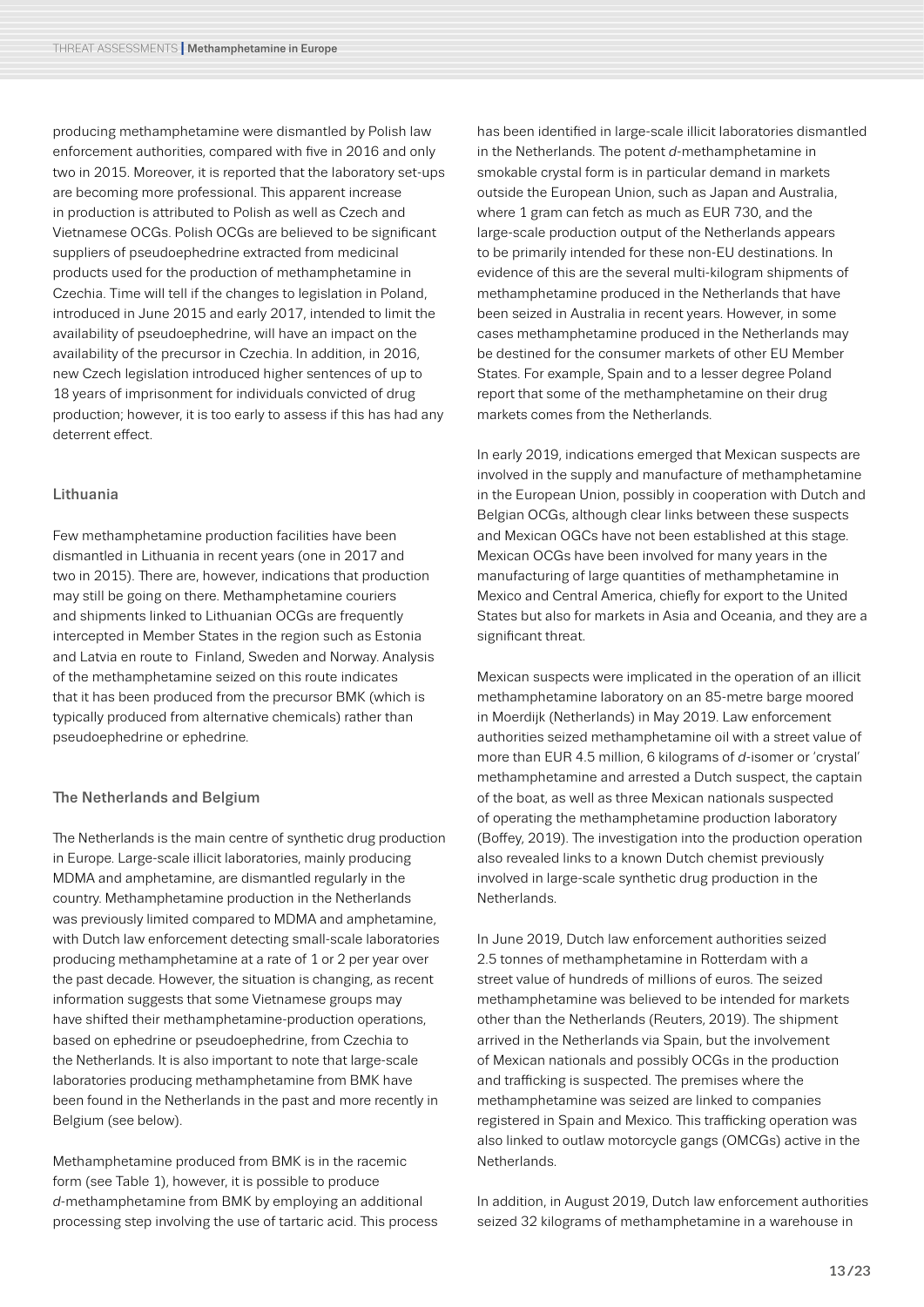Hilversum and arrested three suspects. The methamphetamine originated from Mexico and was hidden inside an industrial magnet during transit from Mexico to the European Union (Pieters, 2019).

Methamphetamine is also increasingly trafficked to the European Union from Mexico using post and parcel services as well as by couriers. It is clear that some of the methamphetamine produced in the European Union with Mexican involvement and the methamphetamine sent to the European Union from Mexico is intended for markets in Asia and Australia; however, some may also be distributed in Europe. The market for methamphetamine in the European Union remains much smaller than the markets for other synthetic stimulant drugs such as amphetamine or MDMA. Nevertheless, the emergence of trafficking networks and the expansion of methamphetamine production in the European Union need to be closely monitored.

The production of methamphetamine in the European Union outside these production centres appears to be limited in terms of the number of laboratories and the overall quantities manufactured, with production in such settings almost exclusively based on ephedrine or pseudoephedrine extracted from medicines.

**<sup>I</sup>** External methamphetamine production affecting the European Union

Methamphetamine is produced and consumed in several regions of the world in much larger quantities than in the European Union, with Asia and North America identified as the largest markets for the drug at global level (UNODC, 2017a). However, even though most of the methamphetamine consumed in the European Union is thought to be produced in the European Union, large-scale production and trafficking of methamphetamine elsewhere in the world does have an impact on the European Union.

In some cases, the European Union has been a region of origin for ephedrine and pseudoephedrine trafficked to regions with significant methamphetamine production, such as Mexico, Central America and Iran. Methamphetamine may also be smuggled into Europe on a limited scale to meet demand for the drug among specific diaspora communities originating in Southeast Asia.

However, the two most significant methamphetamine production regions outside the European Union with an impact on Member States are likely to be Iran and West Africa. Methamphetamine produced in these regions is trafficked to consumer markets in Australia and Asia (Japan, Thailand, Malaysia, Indonesia, etc.) via transportation hubs in the European Union. Although some methamphetamine produced in Iran and West Africa may be sold on EU drug markets, the evidence available would suggest that this is on a very limited scale. OCGs trafficking methamphetamine via Europe primarily rely on couriers carrying methamphetamine concealed in their luggage. These, often European, couriers mostly use air travel, changing flights within the European Union to attempt to mask their original point of departure and their intended destinations.

#### Europe outside the European Union

Small- and medium-scale production of methamphetamine takes place in countries neighbouring the European Union including the Western Balkan region and Turkey.

#### **Turkey**

In 2017, Turkey was the country in Europe seizing the largest amount of methamphetamine (658 kilograms). A proportion of this total was probably imported from Iran, but it is likely that some was produced in Turkey, as the dismantlement of several methamphetamine production facilities, often in connection with the arrest of Iranian nationals, has been reported in the Turkish press since 2017. The quantities of methamphetamine or precursors seized on many of the sites suggest that midto-large-scale production was taking place (Ensonhaber.com, 2017, 2019; Haberturk.com, 2019; Haberayyildiz.com, 2017 ; Yenisafak.com, 2018).

#### Ukraine and Russia

Seizure data for methamphetamine, ephedrine and pseudoephedrine indicate that some production of methamphetamine may also take place in Ukraine. For example, in 2016 with 253 kilograms, Ukraine seized more ephedrine than all the EU Member States combined (INCB, 2018). However, so far there have been no indications that methamphetamine produced in Ukraine is trafficked to the European Union in significant quantities.

There is no information available on the extent of methamphetamine production in Russia, which seized 3 kilograms of ephedrine in 2016 (INCB, 2018).

#### West Africa

Several methamphetamine production facilities have been dismantled in West Africa over the last 10 years but the available data are weak and unlikely to reflect the scope of methamphetamine production in West Africa or in Africa as a whole. There are indications that the methamphetamine produced in Africa is primarily *d*-methamphetamine. In March 2016, Nigerian authorities dismantled an industrial-scale illicit laboratory, where methamphetamine was produced using benzaldehyde and other chemicals following a method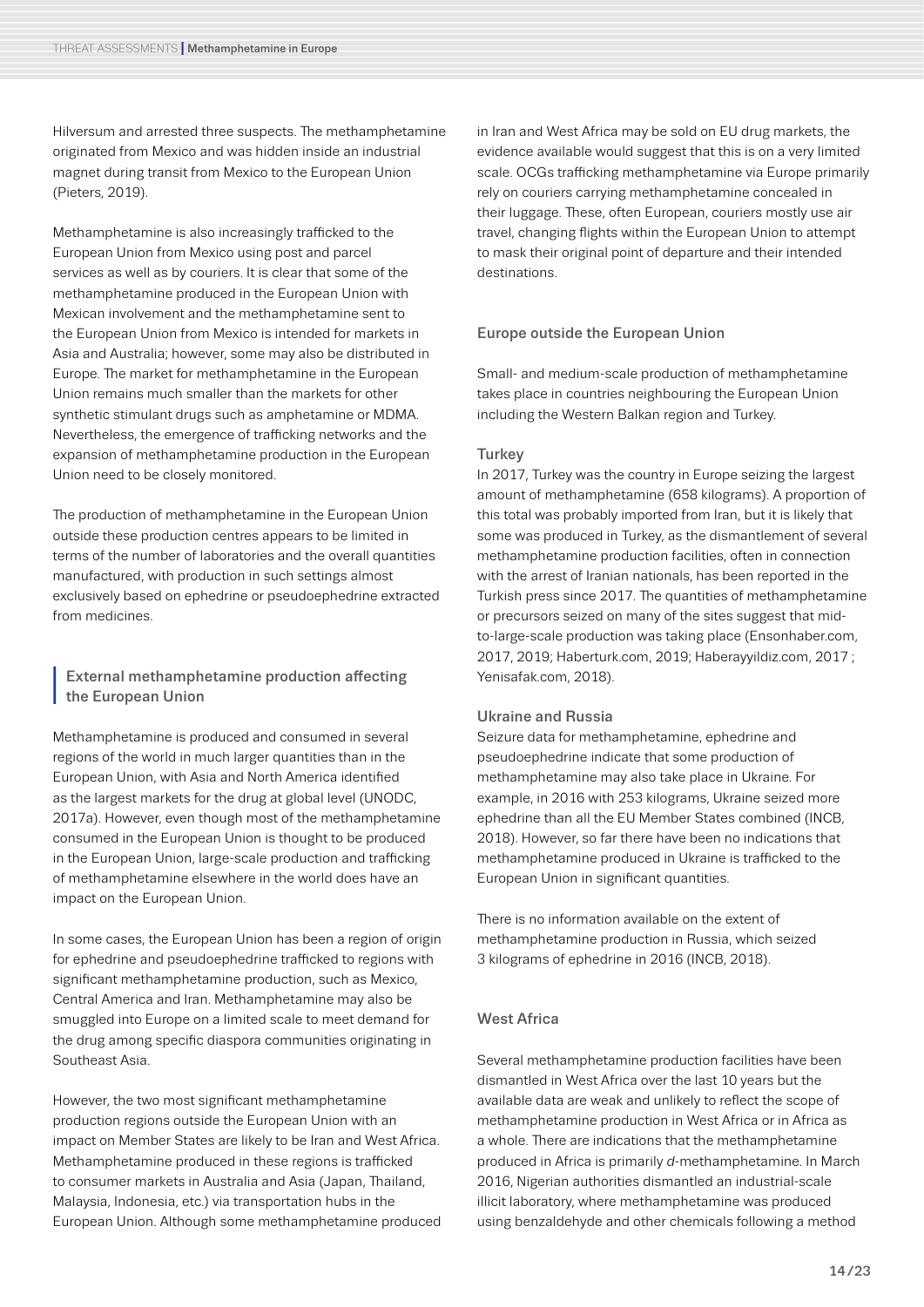known to be used in Mexico (INCB, 2018). This was one of six methamphetamine laboratories reported dismantled by Nigeria in the 2014-17 period (UNODC, 2019). In addition, Nigeria has reported seizing large amounts of ephedrine in recent years, including 785 kilograms in 2015 and 444 kilograms in 2016, though in in most cases the precursor appeared to be en route other African countries (INCB, 2019).

Reports indicate that methamphetamine is also produced in other West African countries. For example, Burkina Faso was reported to the EMCDDA as the country of manufacture of methamphetamine seized in Belgium in 2016. In 2015, Mali reported the seizure of 12 kilograms of ephedrine to the INCB and in 2017, Benin reported seizing 152 kilograms of ephedrine and 295 kilograms of ephedrine preparations (INCB, 2019).

As already noted, Australia is a significant destination market for methamphetamine trafficked via the European Union by various OCGs, including Nigerian OCGs using EU citizens as couriers. Countries in the European Union and elsewhere have been detecting of large numbers of drug couriers originating from West Africa for a number of years, and it seems likely that methamphetamine production takes place on a larger scale in West Africa than is currently suggested by official figures.

It is likely that methamphetamine production may be taking place elsewhere in Africa. For instance, South Africa, Egypt and Kenya have also reported dismantling methamphetamine production facilities in the recent past (UNODC, 2014a, 2019). However, many seizures of illicit facilities may go unreported due to the lack of developed drug monitoring systems in Africa. Methamphetamine couriers departing from countries in eastern and southern Africa have been arrested in EU Member States, but the origin of the intercepted drugs is uncertain.

#### Iran

Significant amounts of methamphetamine are likely to be manufactured in Iran for domestic and international consumption, though some Iranian methamphetamine producers appear to have relocated their operations to Turkey (see above) and Afghanistan (see below). Although the numbers of dismantled illicit laboratories and methamphetamine seizures have declined, production of the drug in Iran appears to remain at a high level. In 2017, Iran reported seizing 2.3 tonnes of methamphetamine (down from 3.7 tonnes in 2013) and dismantling 141 laboratories (UNODC, 2019). However, because Iran has not reported seizures of either ephedrine or pseudoephedrine to the INCB since 2011, it is difficult to assess the scope of the illicit trade in methamphetamine precursors in the country (INCB, 2018). It is likely that significant quantities of ephedrine and pseudoephedrine are trafficked to Iran from the Kurdistan region of Iraq, which imports these precursors mainly from

Jordan (INCB, 2019; Mansfield and Soderholm, 2019). The INCB also notes that more methamphetamine may be manufactured in Iran starting from BMK than was previously the case (INCB, 2019). Methamphetamine produced in Iran is trafficked to markets in the Middle East and Southeast Asia, often using air couriers transiting European airports. Although such incidents have not been reported as frequently as in the past, Turkey continues to report that some methamphetamine is imported into Turkey by land from Iran and subsequently flown to Asia via Istanbul airport.

#### Afghanistan

A potentially important development has been noted in Afghanistan, where methamphetamine production is increasing, initially as a result of the relocation of some Iranian producers on Afghan territory. Access to methamphetamine precursors is reported to be easier in Afghanistan than in Iran, which introduced measures restricting access to medicines containing ephedrine and pseudoephedrine in 2012. In Afghanistan, the process used was initially based on the extraction of ephedrine and pseudoephedrine from medicines. This may still be the case, at least to some extent, as according to the INCB Afghanistan's official requirements of bulk pseudoephedrine are incommensurate with the country's pharmaceutical need and there is a risk that some of it could be diverted to produce methamphetamine (INCB, 2019). However, alternative starting materials may now be used. Furthermore, it has recently been reported that methamphetamine producers in Afghanistan are using ephedrine extracted from *Ephedra* plants growing wild in mountainous regions of the country (Mansfield and Soderholm, 2019). Some of these producers have stated that they achieved a 50 % reduction in production costs by using plant material (Mansfield, 2019).

It will be important to monitor this phenomenon, given the significant traffic of heroin to the European Union from Afghanistan via various trafficking routes described elsewhere (EMCDDA and Europol, 2019).

#### Mexico

Mexico is a major producer of methamphetamine, mainly for the US market, and it is certain that some methamphetamine is trafficked on a regular basis from Mexico via the European Union to destination markets in Asia and Australia (see above). However, seizures at airports indicate this to be a much less significant phenomenon compared to the trafficking of methamphetamine from West Africa or Iran, although it seems to be growing.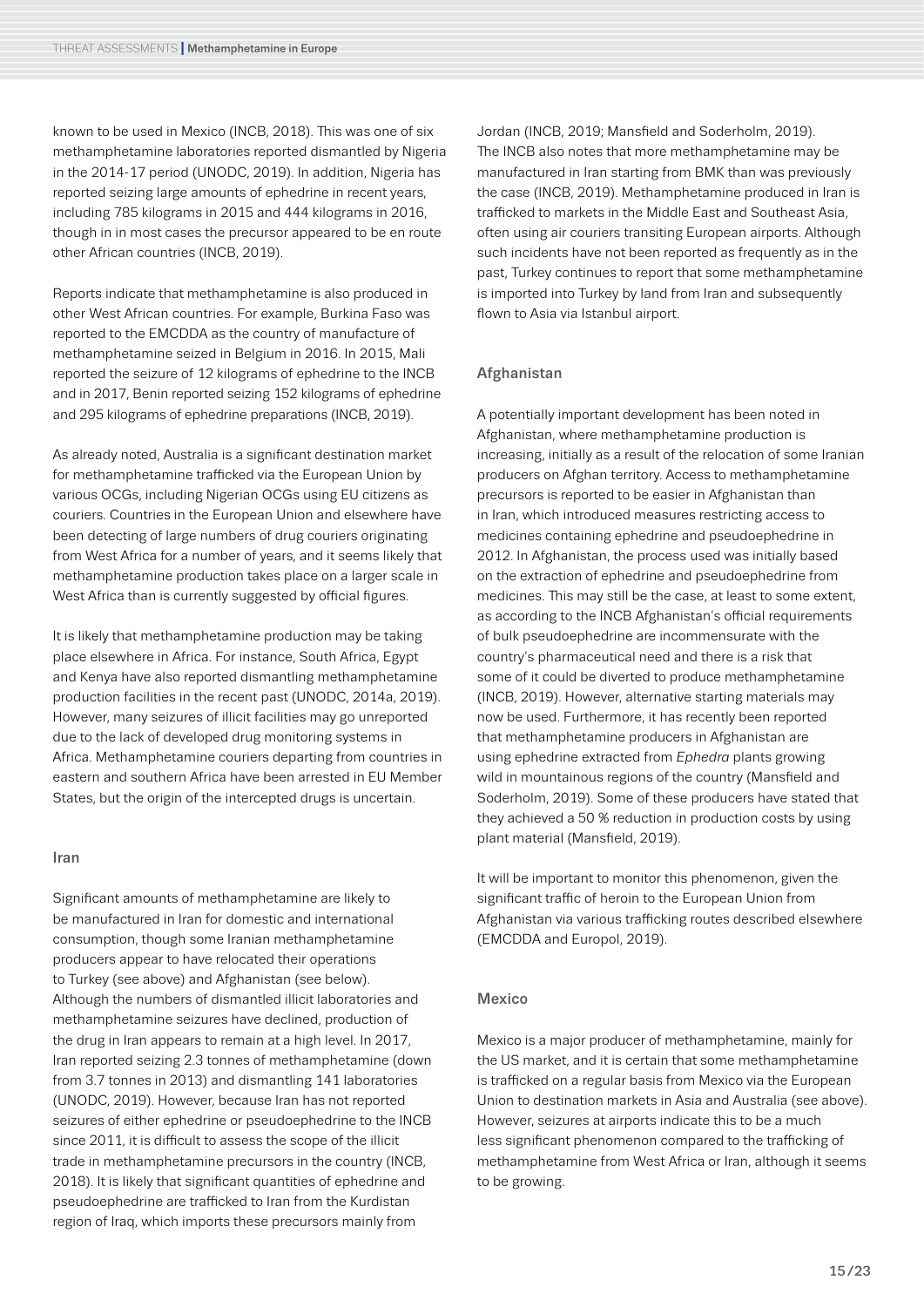## <span id="page-15-0"></span>**II Trafficking and distribution**<br>**I** precursors in Europe<br>**I** precursors in Europe **of methamphetamine and its precursors in Europe**

Given that most EU countries report limited or no production of methamphetamine on their territories, and as most of the methamphetamine consumed in the European Union would appear to be produced in the European Union, trafficking between Member States is currently the primary mode of distribution of the drug to EU consumer markets.

Intra-European trafficking of methamphetamine links the centres of production such as Czechia and the Netherlands to Member States with little or no methamphetamine production. As well as the road and rail networks, post and parcel services are increasingly being used to traffic methamphetamine across the European Union. The increase in parcel trafficking is likely linked to increased online trading in methamphetamine and other illicit drugs on darknet markets. Intra-European smuggling via passenger aircraft is thought to be largely absent, due to the intense screening that goes on at airports for the detection of explosives and other contraband. The situation with private aviation is less clear, however, it is reasonable to assume that trafficking of methamphetamine takes place in the context of polydrug trafficking using general aviation.

#### **I** Seizures of methamphetamine and precursors

The number of seizures of methamphetamine has shown an overall upward trend since 2002 but with signs of stabilisation in recent years; the quantity seized has been increasing, albeit with some fluctuation, since 2009 (Figure 3). With 9 000 seizures amounting to 0.7 tonnes reported in the European Union in 2017, methamphetamine seizures are at much lower levels than those of amphetamine (35 000 seizures and 6.4 tonnes). In 2017, France (122 kilograms), Germany (114 kilograms) and Czechia (93 kilograms) seized the largest amounts in the European Union. In 2017, Turkey seized the largest quantity of methamphetamine in Europe (658 kilograms), a similar amount to that reported for the European Union and Norway (662 kilograms) (EMCDDA, 2019c).

Data collected by the European Commission regarding seizures of precursors in the European Union showed that in 2017, Member States seized 25 kilograms of ephedrine and 13 kilograms of pseudoephedrine in bulk powder form as well as 3 506 litres of BMK and 5 065 kilograms of APAAN. The trafficking of small quantities of certain chemical reagents to Member States that do not report production on their territories indicates that small-scale amateur production may take place in those Member States. In addition to these scheduled drug precursors, in 2017 more than 10 tonnes of APAA and 4 tonnes of glycidic derivatives of BMK were seized; these substances

#### FIGURE 3

Number of methamphetamine seizures and quantity seized: trends and 2017 or most recent year



Source: EMCDDA, European Drug Report 2019: Trends and Developments



NB: Number of seizures (thousands) for the 10 countries with highest values.

Quantity of methamphetamine seized (tonnes)

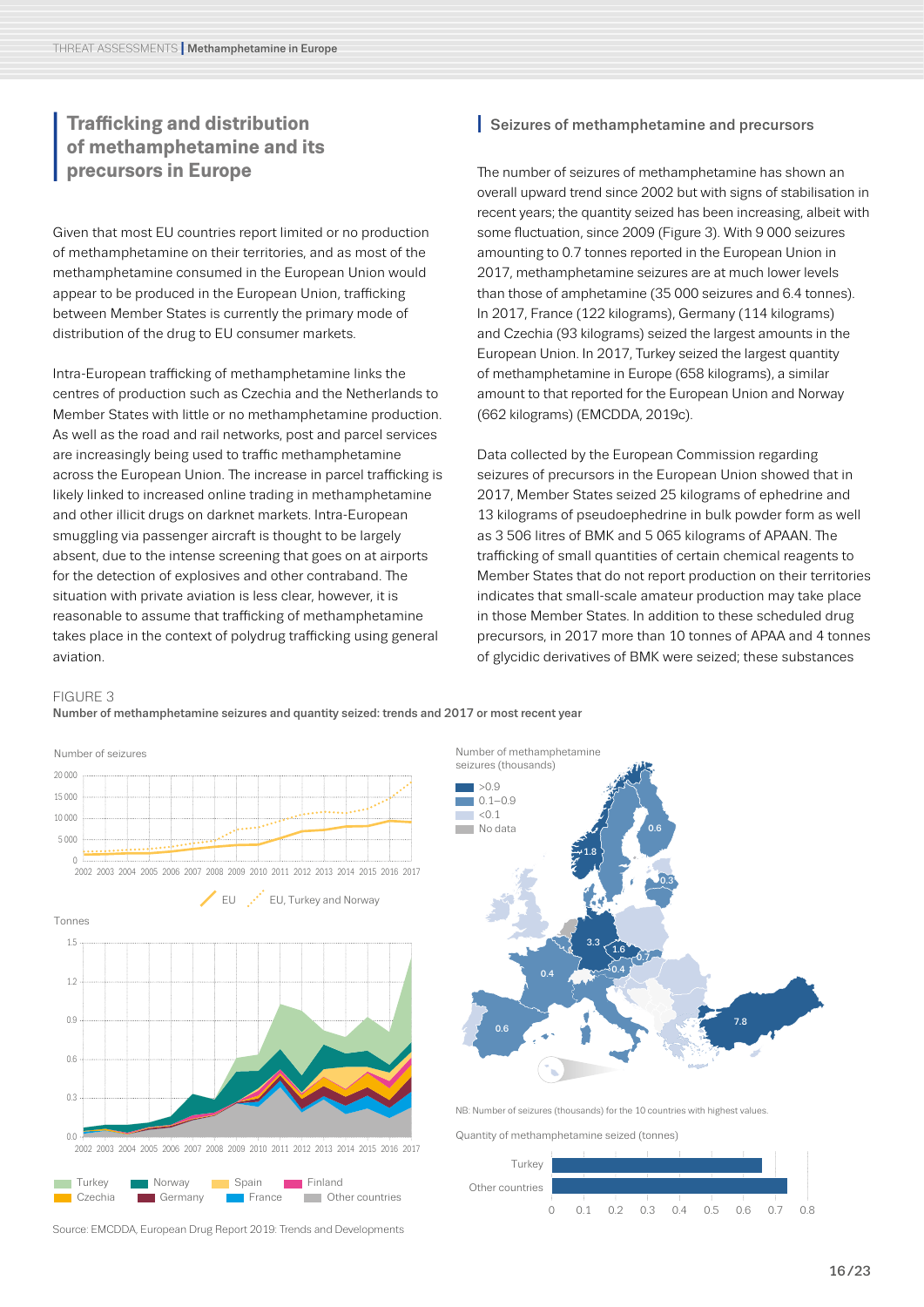can be readily converted to BMK for amphetamine or methamphetamine synthesis and are not currently scheduled substances. Open source information monitoring continues to detect the interception of significant quantities of APAA: 1.4 tonnes in Luxembourg and 4.2 tonnes in the Netherlands at the end of 2017 and 2.5 tonnes in Bulgaria in 2018. The fact that greater quantities of non-scheduled substances than scheduled substances are seized confirms the recent trend of precursor substitution described in '[Current production](#page-9-1)  [methods in Europe](#page-9-1)' ([page 10](#page-9-2)).

Turkey seems to have emerged recently as a producer of methamphetamine (see above), and it is an important transit country for various illicit commodities smuggled into the European Union including heroin and certain counterfeit goods. Methamphetamine originating from Iran and precursors such as ephedrine and pseudoephedrine from other source countries transit Turkey before reaching the European Union. Precursors are typically trafficked onwards to production centres in the European Union, while methamphetamine is often intended for trafficking to markets in Asia. EU Member States are also used as transit points for the trafficking of precursors. Large shipments of ephedrine and pseudoephedrine destined for different countries outside the European Union have been intercepted in the Netherlands.

#### **I** Prices and purities

The average reported purity is usually higher for methamphetamine than for amphetamine, although the average may be inflated by the influence of the higher purity crystalline from. The prices for methamphetamine vary greatly across the European Union and even within individual Member States, at both the retail and wholesale levels, and methamphetamine in crystalline form commands higher prices than the powder form. Recent information suggests that the larger crystals of methamphetamine command premium prices. Among the 14 countries with information, the most commonly reported price for 1 gram of methamphetamine varied from EUR 7.5 in Bulgaria to EUR 160 in Belgium, with Czechia reporting EUR 37 and neighbouring Slovakia almost twice as much (EUR 65). Available data on the most common methamphetamine prices at the wholesale level indicate that prices per kilogram vary from about EUR 3 000 in Czechia to EUR 40 000 in Slovakia (Figure 4).

The retail price of methamphetamine tends to be lowest closest to centres of production. For instance, the price in Germany varies greatly across regions depending on their distance from Czechia, the primary source of methamphetamine consumed in Germany. The price of methamphetamine in urban centres such as Berlin can still be significantly higher than in surrounding areas. Overall, there is no clear picture on trends in methamphetamine prices across

#### FIGURE 4

Retail and wholesale methamphetamine prices in 2017, or the most recent year in countries providing data



Source: Source: EMCDDA and Europol

Europe, as the data available at present do not discriminate between crystalline and powder forms of the drug.

According to Australian law enforcement experts, the wholesale price of methamphetamine in Australia ranges from EUR 50 000 to EUR 170 000. Given these high prices, it is understandable that this market is seen as very lucrative by organised crime groups (EMCDDA and Europol, 2019).

#### **I** Trafficking modi operandi

European law enforcement authorities have identified a number of modi operandi associated with the trafficking of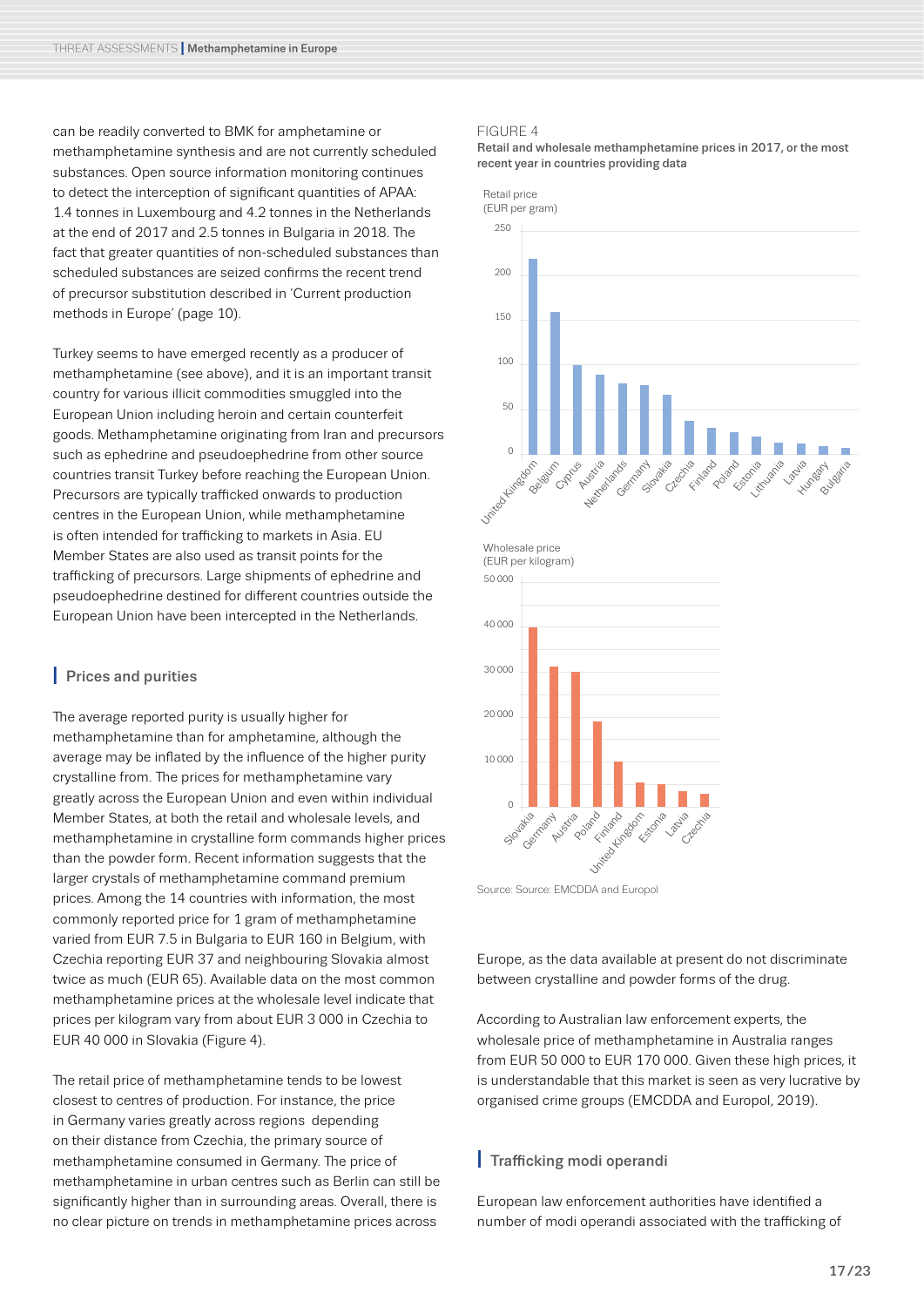methamphetamine within Europe, particularly the use of couriers and the use of fast parcel and postal services for distributing small quantities.

#### Wholesale trafficking of methamphetamine

There is little information available regarding the trafficking of methamphetamine in large quantities across Europe. However, compared with other synthetic drugs such as amphetamine or MDMA, it appears to be marginal. Available information suggests that organised crime groups involved in the trafficking of methamphetamine from Czechia to neighbouring countries or to the Nordic countries have switched to trafficking larger consignments through couriers, instead of the formerly common practice of users travelling to Czechia to buy small quantities of the drug (Police of the Czech Republic, 2016).

The most common modi operandi associated with the trafficking of methamphetamine from the Netherlands include the use of couriers, shipments concealed in air freight or containers or the use of fast parcel and postal services. The latter method is associated with the sale of methamphetamine on online marketplaces.

#### Use of postal systems and parcel services

Some methamphetamine is trafficked to and via Europe in relatively small (under one kilogram) quantities, concealed in parcels and packages. The use of the postal system to traffic methamphetamine in this way is also linked to the trafficking of methamphetamine tablets (yaba) to the European Union from Southeast Asia to meet the limited demand among specific diaspora communities in the European Union originating from this region or to the distribution of the drug purchased on online marketplaces. More recently, small quantities of methamphetamine shipped mainly from the Netherlands by postal services have been seized in Austria (Groupe Pompidou, 2019). This may be related to online supply, such as via the darknet for demand in Austria, or in transit to other nearby consumer markets, for example in Czechia.

#### Online trade in methamphetamine

Like many other illicit drugs, methamphetamine is available on darknet markets. In the European Union, the share of methamphetamine traded between EU-based vendors and clients is small compared to other illicit drugs available. However, methamphetamine both in its racemic and crystalline *d*-form is available on these marketplaces.

The global nature of the larger darknet marketplaces also allows EU consumers to obtain methamphetamine from

suppliers based outside the European Union. There have been isolated cases of intercepted methamphetamine shipments trafficked using post and parcel services from production zones outside the European Union, e.g. Mexico, to destinations in the European Union. However, EU law enforcement authorities have repeatedly seized methamphetamine trafficked using post and parcel services transiting the European Union intended for destinations in Asia. The source regions for methamphetamine trafficked via the European Union include Central America, Mexico and Africa.

An analysis of drug advertisements on the darknet from January 2015 to August 2019 found that from the 283 000 listings identified, only 4 000 were for methamphetamine shipping from Europe. Most of the methamphetamine sold on the darknet in Europe is apparently shipped from Germany (38 %), the Netherlands (27 %) and the United Kingdom (13 %), and only a small proportion from Czechia (1 %).

In August 2019, a total of 181 active advertisements for methamphetamine shipping from Europe were found on Berlusconi (125), Empire (49) and Tochka (7) markets. By comparison, there were 1 922 listings for cocaine, 1 770 listings for MDMA and 961 listings for amphetamine during the same month. This indicates that methamphetamine is much less traded on the darknet than the other common stimulants found on the European drug market, reflecting the situation prevailing on offline markets and consumer preferences.

## <span id="page-17-1"></span><span id="page-17-0"></span>**I Organised crime groups**

As has been highlighted throughout the report, various types of OCGs are involved in the production and distribution of methamphetamine in the European Union. This section draws together the information to provide an overview of OCG involvement. There is some information on the OCGs involved in the trafficking of methamphetamine via Europe and the role of some OCGs in the intra-EU trafficking of methamphetamine. However, there is no clear picture of the extent of organised crime involvement in the low-level distribution of methamphetamine in Member States with significant methamphetamine seizures. Some low-level distribution and production activities associated with the 'ant-smuggling' (little and often) method and small-scale production in kitchen-type laboratories appear to be organised primarily by methamphetamine consumers to supply small circles of users rather than by OCGs.

The large-scale production of methamphetamine is linked to organised crime networks featuring sophisticated structures for the acquisition of precursor substances, access to other chemicals and custom-made equipment and the distribution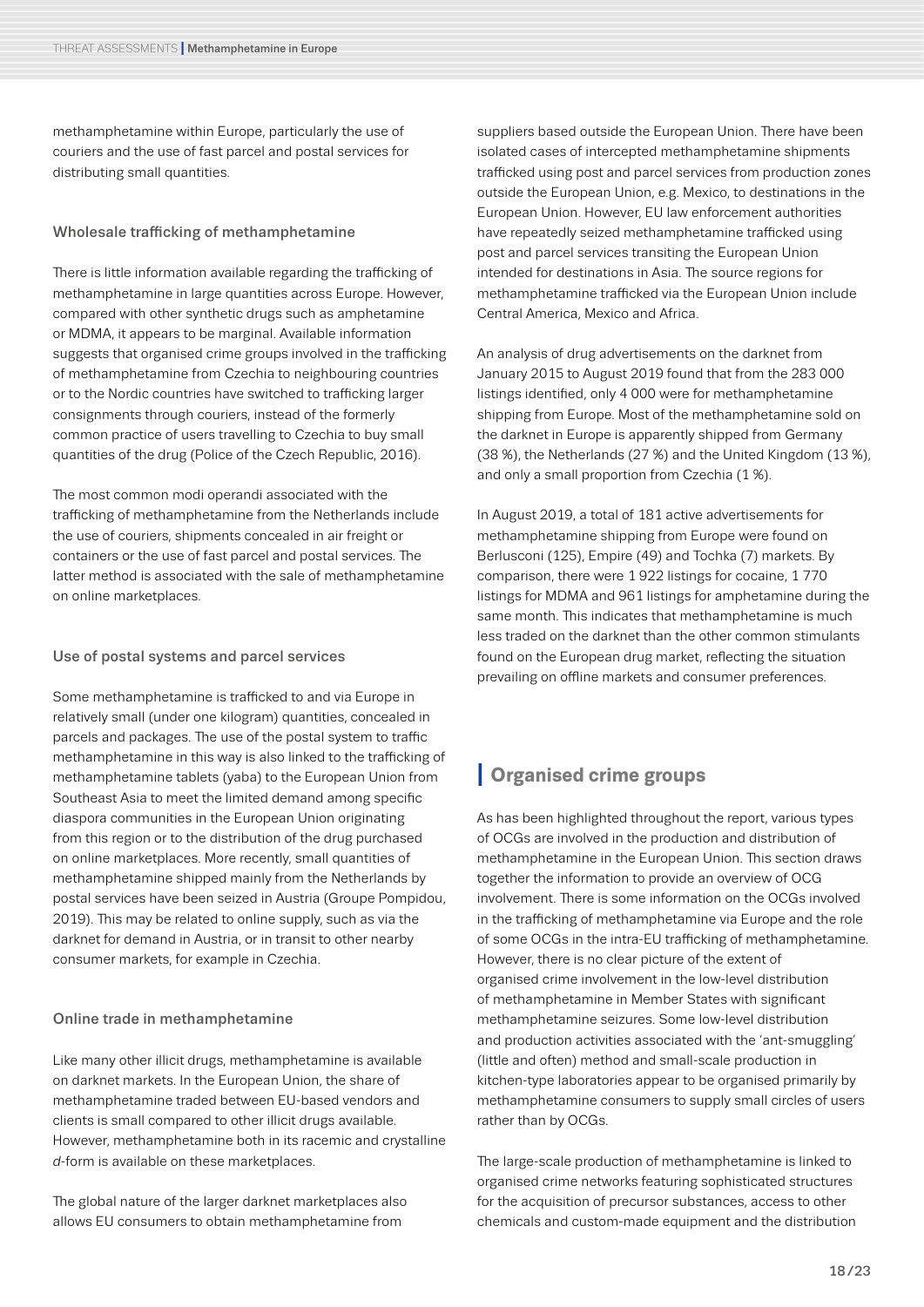of the final product. Small-scale production in Bulgaria is also linked to organised crime groups.

#### **I** Dutch OCGs

Dutch OCGs are well-known for their abilities to produce significant amounts of MDMA and amphetamine, however, they have access to resources and expertise to also engage in the large-scale production of methamphetamine. Methamphetamine produced by Dutch OCGs is mainly intended for export to Australia, Japan and New Zealand, although some is also exported to other EU countries. The extent to which Dutch OCGs cooperate with Mexican OCGs is not currently well understood, although their collusion is becoming increasingly apparent.

#### **I** Vietnamese OCGs

In addition to their prominent role in the production of methamphetamine in Czechia, Vietnamese OCGs are also involved in the trafficking and distribution of methamphetamine in several other EU countries as well as in a range of other criminal activities including cannabis production, the facilitation of illegal immigration and trafficking in human beings. These trafficking activities often rely on links between Vietnamese groups in the main countries of production and contacts among the Vietnamese diaspora communities in destination countries. In addition, Vietnamese OCGs in Czechia also use these contacts to procure medicines containing pseudoephedrine in other Member States for the production of methamphetamine. Associates of Vietnamese OCGs buy medicines containing ephedrine or pseudoephedrine in multiple pharmacies in countries where the production of methamphetamine typically does not take place. They then traffic these pharmaceuticals back to Czechia. It is suspected that some Vietnamese groups may exploit legal business structures, such as pharmacies, to obtain medicines containing ephedrine or pseudoephedrine and divert them for the production of methamphetamine.

Vietnamese OCGs have further increased their share of the methamphetamine production carried out in Czechia and they have also gradually increased their activities in Member States bordering Czechia over the last 3 years. They are increasingly involved in the production of methamphetamine in Slovakia and Poland and are more frequently involved in the trafficking and distribution of methamphetamine in Austria and Germany. Some links have also been discovered between the Vietnamese OCGs based in Czechia and methamphetamine production in the Netherlands.

#### **I** Nigerian OCGs

Nigerian OCGs are probably among the most prolific groups involved in the international trafficking of methamphetamine at global level. They smuggle methamphetamine to various markets including Japan and Australia. These countries are significant consumer markets for methamphetamine and have also been targeted by couriers originating from or travelling via Europe in the past. Over the past years, Europol has repeatedly noted an increase in the number of methamphetamine couriers originating from the European Union arrested in destination markets, particularly Japan. It is thought that these trafficking activities are primarily orchestrated by Nigerian OCGs, which have established global distribution networks for the trafficking of methamphetamine produced in West Africa (reporting to Europol). Nigerian groups rely on the use of non-Nigerian couriers in order to avoid border control checks based on risk profiles.

#### **I** Mexican OCGs

Mexican groups maintain large-scale laboratories and produce significant amounts of methamphetamine for the consumer market in the United States. They have substantial resources, knowledge and access to drug precursors trafficked to Mexico from countries outside the Americas. EU Member States have previously intercepted large shipments of drug precursors transiting the European Union and destined for Mexico. Over the past years, Mexican OCGs have shifted some of their methamphetamine production to other Central American countries such as Guatemala and Honduras. The ability to purchase methamphetamine directly from Mexico may increase the trafficking flow of methamphetamine in the direction of Europe, although this remains to be seen. The involvement of some Mexican nationals in methamphetamine production facilities dismantled in the Netherlands and Belgium in 2019 may be a sign that Mexican OCGs have started producing the drug in Europe, potentially for sale on the European market. However, while it seems likely that there is some degree of collusion between Mexican and Dutch OCGs, the information available at the time of writing does not make it possible to either confirm or deny that this is the case.

#### **I** Outlaw motorcycle gangs

Outlaw motorcycle gangs (OMCGs) maintain chapters across Europe and are involved in polydrug trafficking especially in the Nordic countries. It is likely that OMCGs are involved in the distribution of methamphetamine alongside other synthetic drugs in the Nordic countries. While Nordic OMCGs have not been linked to intra-European methamphetamine trafficking, they may procure methamphetamine from OCGs involved in trafficking and then distribute the drugs in their domestic markets.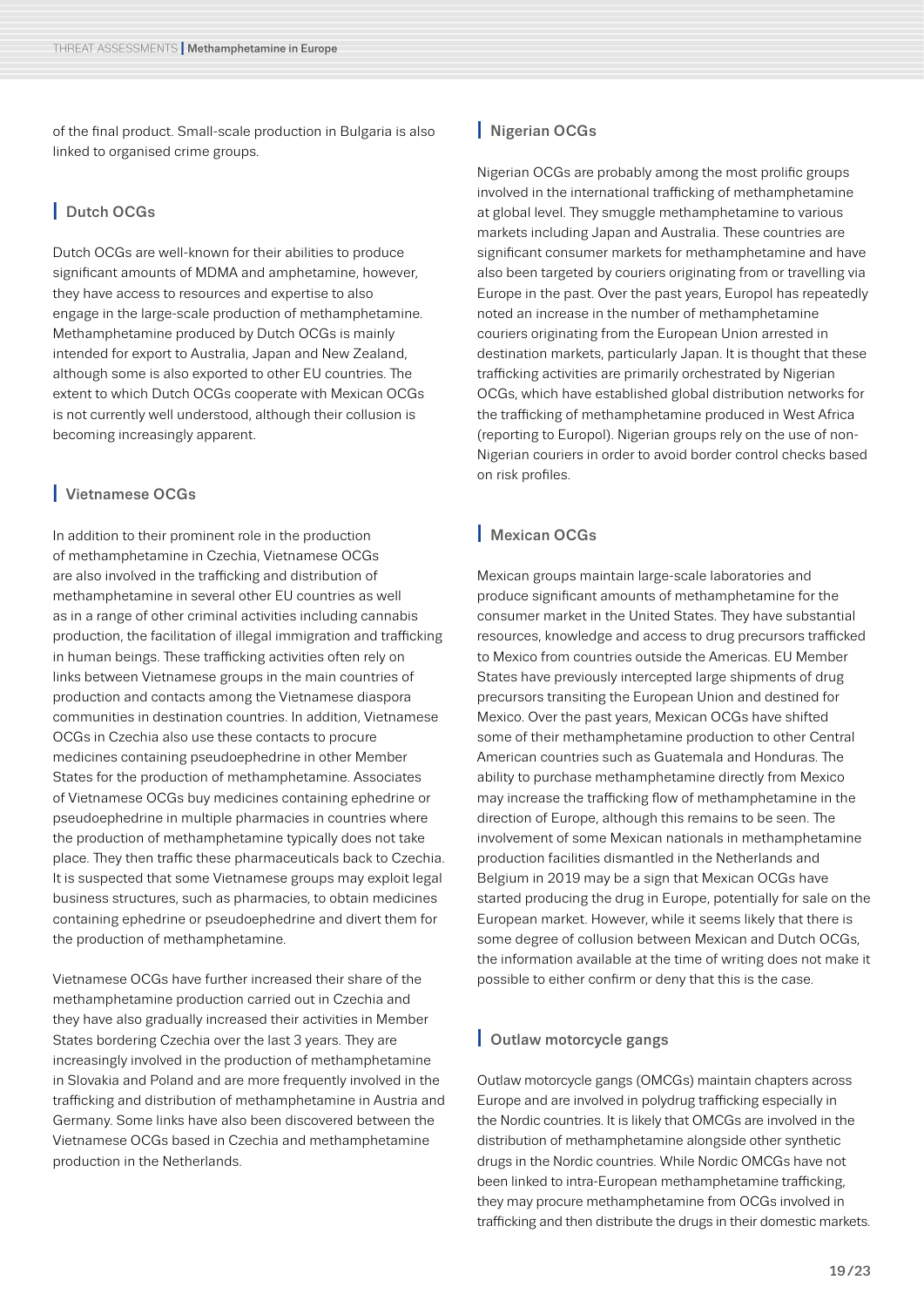## <span id="page-19-0"></span>**I Conclusion**

Based on the findings presented here, it can be concluded that, after a period of relative stability, the threat posed to Europe from methamphetamine appears to be increasing. While slow and limited diffusion to neighbouring countries from the historic producing-region of Czechia is continuing, a number of new developments could rapidly become a cause for concern. Methamphetamine is increasingly present in the Nordic countries, particularly Norway where it is present on the amphetamine market. There have been some notable developments that are worthy of continued attention, such as those related to the availability of drug precursors and new alternative chemicals for the production of methamphetamine, the criminal groups involved in production and trafficking and the relatively recent innovation of supply via darknet markets. Europe's role in the supply of methamphetamine to countries outside the European Union relates mainly to the supply of large quantities to lucrative markets by synthetic drug-producing OCGs situated in or around the Netherlands. The involvement of Mexican nationals in methamphetamine production in the Netherlands and Belgium is particularly concerning.

Distinct patterns of methamphetamine use and different user populations are emerging in several regions of Europe, ranging from socially integrated users who snort or swallow the drug to marginalised users who inject or smoke methamphetamine.

The exchange of information and monitoring of

methamphetamine markets in the European Union therefore remains an important activity. The analysis of drug residues in samples of municipal wastewater is a promising technique for monitoring the spread of methamphetamine use in Europe in a timely manner. In areas where methamphetamine is present in the drug market, law enforcement agencies are encouraged to continue to maintain an operational focus on it in order to limit its further spread.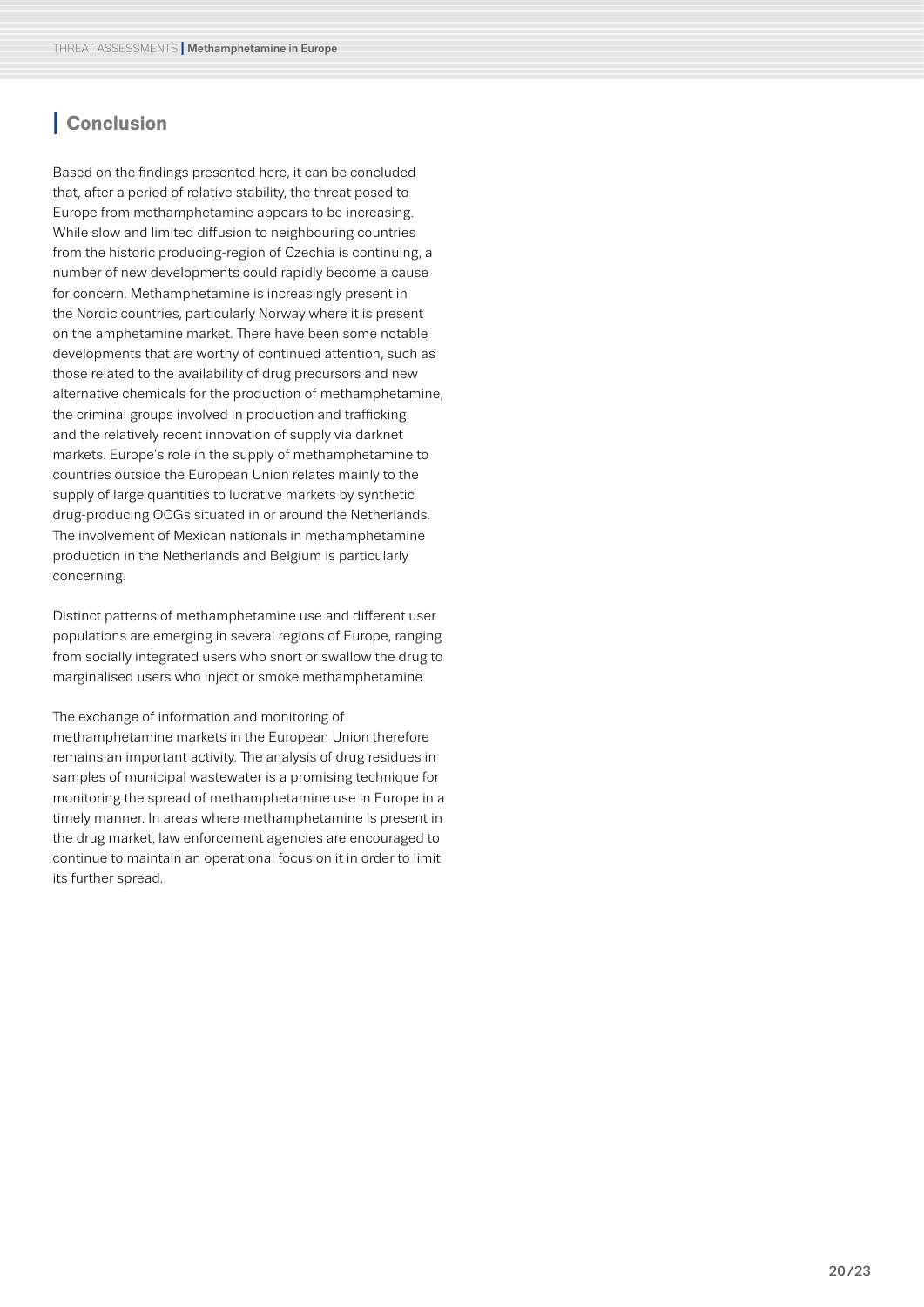#### <span id="page-20-0"></span>**References**

- **I** Adfam and London Friend (2019), *Chemsex: more than just sex and drugs*, London, January (https://adfam.org.uk/our-work/supporting-professionals/resources).
- **I** ACMD (Advisory Council on the Misuse of Drugs) (2005), 'Methylamphetamine review', Home Office, London (https://www.gov.uk/government/publications/advisory-council-on-the-misuse-of-drugsmethylamphetamine-review-2005-executive-summary).
- **I** Boffey, D. (2019), 'Booby trap scuppers police raid on Dutch floating crystal meth lab', *The Guardian*, 13 May [\(https://www.theguardian.com/world/2019/may/13/netherlands-police-raid-cargo-ship](https://www.theguardian.com/world/2019/may/13/netherlands-police-raid-cargo-ship-crystal-meth-lab-moerdijk)[crystal-meth-lab-moerdijk\)](https://www.theguardian.com/world/2019/may/13/netherlands-police-raid-cargo-ship-crystal-meth-lab-moerdijk).
- **I** Darke, S., Kaye, S., McKetin, R. and Duflou, J. (2008), 'Major physical and psychological harms of methamphetamine use', *Drug and Alcohol Review* 27, pp. 253-262.
- **I** Ensonhaber.com (2017), 'Uyuşturucu imalatçısının dairesine baskın', *En Son Haber*, 23 October ([https://www.ensonhaber.com/uyusturucu-imalatcisinin-dairesine-baskin.html\)](https://www.ensonhaber.com/uyusturucu-imalatcisinin-dairesine-baskin.html).
- **I** Ensonhaber.com (2019), 'İstanbul'da 1 ton 100 kilogram metilamin ele geçirildi', *En Son Haber*, 7 May ([https://www.ensonhaber.com/istanbulda-1-ton-100-kilogram-metilamin-ele-gecirildi.html\)](https://www.ensonhaber.com/istanbulda-1-ton-100-kilogram-metilamin-ele-gecirildi.html).
- **I** ECDC (European Centre for Disease Prevention and Control) and EMCDDA (European Monitoring Centre for Drugs and Drug Addiction) (2011), *Prevention and control of infectious diseases among people who inject drugs*, Publications Office of the European Union, Luxembourg.
- **I EMCDDA** (2014), *Exploring methamphetamine trends in Europe*, Publications Office of the European Union, Luxembourg.
- **I** EMCDDA (2015), *Comorbidity of substance use and mental disorders in Europe*, Publications Office of the European Union, Luxembourg.
- **I** EMCDDA (2017)*, Health and social responses to drug problems: a European guide,* Publications Office of the European Union, Luxembourg.
- **I** EMCDDA (2018), *European drug report: trends and developments*, Publications Office of the European Union, Luxembourg.
- **I** EMCDDA (2019a), *Czechia country drug report 201*9 [\(http://www.emcdda.europa.eu/countries/drug](http://www.emcdda.europa.eu/countries/drug-reports/2019/czechia_en)[reports/2019/czechia\\_en](http://www.emcdda.europa.eu/countries/drug-reports/2019/czechia_en)).
- **I** EMCDDA (2019b), *Drugs in syringes from six European cities: results, from the ESCAPE project 2017*, Rapid Communications, Publications Office of the European Union, Luxembourg.
- **I** EMCDDA (2019c), *European drug report: trends and developments*, Publications Office of the European Union, Luxembourg.
- **I** EMCDDA and Europol (2016), *EU drug markets report: in-depth analysis*, EMCDDA-Europol Joint publications, Publications Office of the European Union, Luxembourg.
- **I** EMCDDA and Europol (2017), *Drugs and the darknet: perspectives for enforcement, research and policy*, EMCDDA-Europol Joint publications, Publications Office of the European Union, Luxembourg.
- **I** EMCDDA and Europol (2019), *EU drug markets report*, EMCDDA-Europol Joint publications, Publications Office of the European Union, Luxembourg.
- **I** Europol (2017), European Union serious organised crime threat assessment, Europol, The Hague (<https://www.europol.europa.eu/socta/2017/>).
- **I** Griffiths, P., Mravcik, V., Lopez, D. and Klempova, D. (2008), 'Quite a lot of smoke but very limited fire: the use of methamphetamine in Europe', *Drug and Alcohol Review* 27 (3), pp. 236-242.
- **I** Groupe Pompidou and RILO WE (2019), 'Bilan des saisies de drogues dans les aéroports et centres de courrier', unpublished report, Strasbourg.
- **I** Haberayyildiz.com (2018), 'İstanbul'da yakalandılar! İkisi de İranlı...', *Haber Ayyıldız*, 21 August.
- **I** Habertürk.com (2019), 'Bolu'da evde uyuşturucu imalatı yapan 4 kişi tutuklandı', *Habertürk*, 7 February ([https://www.haberturk.com/bolu-da-evde-uyusturucu-imalati-yapan-4-kisi-tutuklandi-2359564\)](https://www.haberturk.com/bolu-da-evde-uyusturucu-imalati-yapan-4-kisi-tutuklandi-2359564).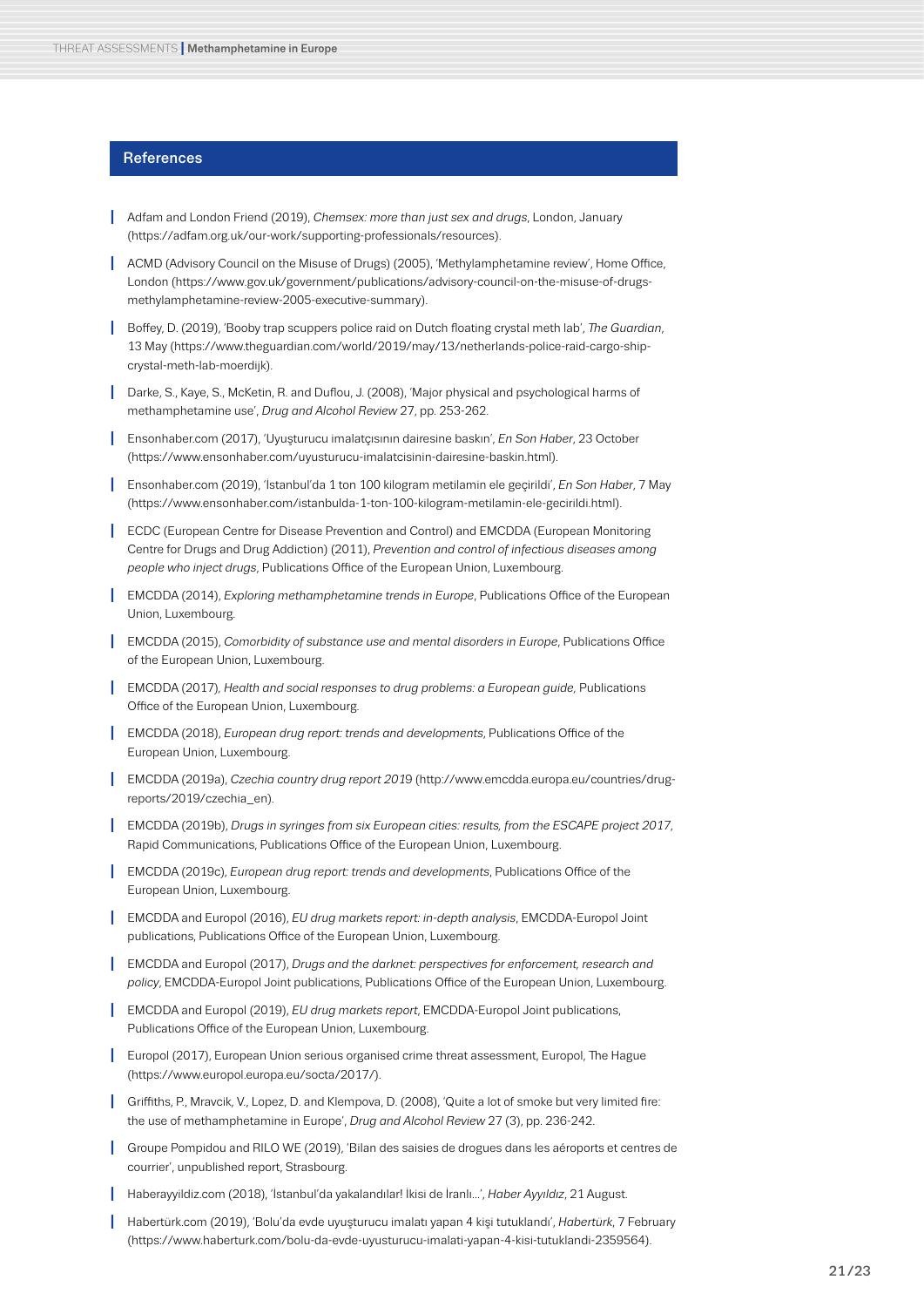- **I** Hibell, B., Andersson, B., Ahlström, S., Balakireva, O., Bjarnason, T., Kokkevi, A., Morgan, M. (2000), *The 1999 ESPAD report : alcohol and other drug use among students in 30 European countries,* Swedish Council for Information on Alcohol and Other Drugs, Stockholm.
- **INCB** (International Narcotics Control Board) (2018), *Precursors and chemicals frequently used in the illicit manufacture of narcotic drugs and psychotropic substances 2017*, United Nations, New York.
- **INCB (2019), Precursors and chemicals frequently used in the illicit manufacture of narcotic drugs and** *psychotropic substances 2018*, United Nations, New York.
- InSightCrime (2014), "Guatemala's '2nd biggest' meth lab points to Sinaloa cartel migration", 8 May.
- **I** Kuczenski, R., Segal, D. S., Cho, A. K. and Melega, W. (1995), 'Hippocampus norepinephrine, caudate dopamine and serotonin, and behavioral responses to the stereoisomers of amphetamine and methamphetamine', *Journal of Neuroscience* 15, pp. 1308-1317.
- **I** Logan, B. K. (2002), 'Methamphetamine: effects on human performance and behavior', *Forensic Science Review* 14 (1/2), pp. 133-151.
- **I** MacArthur, G. J., van Velzen, E., Palmateer, N., Kimber, J., Pharris, A., Hope, V., Taylor, A., et al. (2014), 'Interventions to prevent HIV and hepatitis C in people who inject drugs: a review of reviews to assess evidence of effectiveness', *International Journal of Drug Policy* 25, pp. 34-52.
- **I** Mansfield, D. (2019), Denying revenue or wasting money? Assessing the impact of the air campaign against 'drugs labs' in Afghanistan, LSE International Drug Policy Unit, London School of Economics and Political Science ([http://www.lse.ac.uk/united-states/international-drug-policy/IDPU-reports\)](http://www.lse.ac.uk/united-states/international-drug-policy/IDPU-reports).
- **I** Mansfield, D. and Soderholm, A. (2019), 'New US airstrikes obscure a dramatic development in the Afghan drugs industry: the proliferation of low cost methamphetamine', LSE US Centre, London School of Economics and Political Science (https://blogs.lse.ac.uk/usappblog/2019/05/28/).
- **I** Mendelson, J., Uemura, N., Harris, D., et al. (2006), 'Human pharmacology of the methamphetamine stereoisomers', *Clinical Pharmacology and Therapeutics* 80, pp. 403-420.
- **I** Pieters, J. (2019), 'Crystal meth from Mexico worth €3.2 million found in Hilversum', *nltimes.nl*, 13 August [\(https://nltimes.nl/2019/08/13/crystal-meth-mexico-worth-eu32-million-found-hilversum](https://nltimes.nl/2019/08/13/crystal-meth-mexico-worth-eu32-million-found-hilversum)).
- **I** Police of the Czech Republic (2016), *Annual report 2016*, Czech Republic National Drug Headquarters, Prague.
- **I Reuters (2019), 'Dutch police seize 2.5 tonnes of meth, in largest European haul of drug', Reuters, 26** June [\(https://www.reuters.com/article/us-netherlands-drugs/dutch-police-seize-25-tonnes-of-meth](https://www.reuters.com/article/us-netherlands-drugs/dutch-police-seize-25-tonnes-of-meth-in-largest-european-haul-of-drug-idUSKCN1TR19C)[in-largest-european-haul-of-drug-idUSKCN1TR19C\)](https://www.reuters.com/article/us-netherlands-drugs/dutch-police-seize-25-tonnes-of-meth-in-largest-european-haul-of-drug-idUSKCN1TR19C).
- **I** Tamura, M. (1989), 'Japan: stimulant epidemics past and present', *Bulletin on Narcotics* 1, pp. 83-93.
- **I** UNODC (2003), *Ecstasy and amphetamines: global survey 2003*, United Nations Office on Drugs and Crime, Vienna.
- **I** UNODC (2014), *Global SMART update*, Volume 12, United Nations Office on Drugs and Crime, Vienna.
- **I** UNODC (2017), *Global synthetic drugs assessment: amphetamine-type stimulants and new psychoactive substances*, United Nations Office on Drugs and Crime, Vienna.
- **I** UNODC (2018), *Global SMART update,* Volume 20, September 2018, United Nations Office on Drugs and Crime, Vienna.
- **I** UNODC (2019), *World drug report 2019*, United Nations Office on Drugs and Crime, Vienna.
- **I** Yenisafak.com (2018), 'Dünyanın en tehlikelilerinden olan madde Beylikdüzü'nde yakalandı', *Yeni Şafak*, 1 December ([https://www.yenisafak.com/gundem/en-tehlikelilerinden-olan-madde-beylikduzunde](https://www.yenisafak.com/gundem/en-tehlikelilerinden-olan-madde-beylikduzunde-yakalandi-3412374)[yakalandi-3412374\)](https://www.yenisafak.com/gundem/en-tehlikelilerinden-olan-madde-beylikduzunde-yakalandi-3412374).
- **I** Zábranský, T. (2007), 'Methamphetamine in the Czech Republic', *Journal of Drug Issues* 37, pp. 115-180.